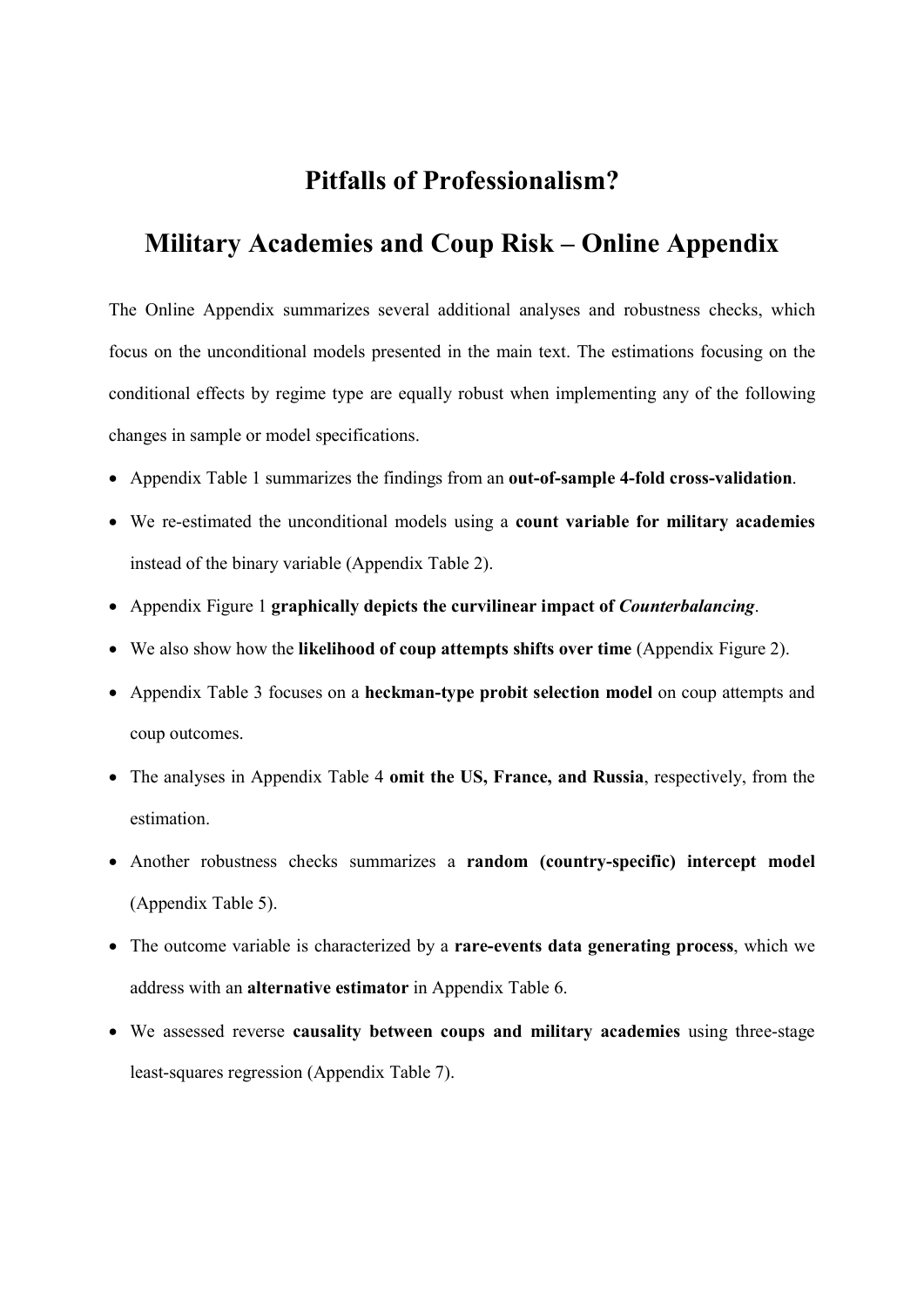- We omit states that always/never had a military academy and estimated a model based on purely cross-sectional data only (Appendix Table 8).
- After including variables capturing internal and external threats, we assessed the robustness of our main explanatory variable (Appendix Table 9).
- We control for military regimes as particularly coup-prone regimes in Appendix Table 10.
- We present a separation plot in Appendix Figure 3.
- Finally, Appendix Table 11 re-estimates the unconditional model after employing genetic one-to-one matching.

## Out-of-Sample 4-Fold Cross-Validation

Hypothesis testing that relies only on statistical significance faces the inherent risk of overfitting to a specific sample's idiosyncrasies and, as argued in Ward, Greenhill, and Bakke (2010), a model may perform not that well with new data (i.e., out-of-sample). To consider out-of-sample heuristics, we also conducted a 4-fold cross-validation quasi-experimental exercise, which we repeated 10 times for the main text's Model 2 and the same model but that omits Military Academy.

For this cross-validation, we randomly divide our sample into four segments of about the same size. We then use three random segments out of the four to estimate the model parameters, while the fourth segment is retained for assessing the predictive power of either the main article's Model 2 or that model without Military Academy on the pooled subsets. To assess the predictive power out-of-sample, we rely on the area under the Receiver Operator Characteristic (ROC) curve, which ranges from a low value of 0.5 if there is no improvement in predictive power over a random guess to 1.0 for perfect classifications of outcomes. We have repeated this procedure 10 times for each model and also calculated the average values of the AUC measure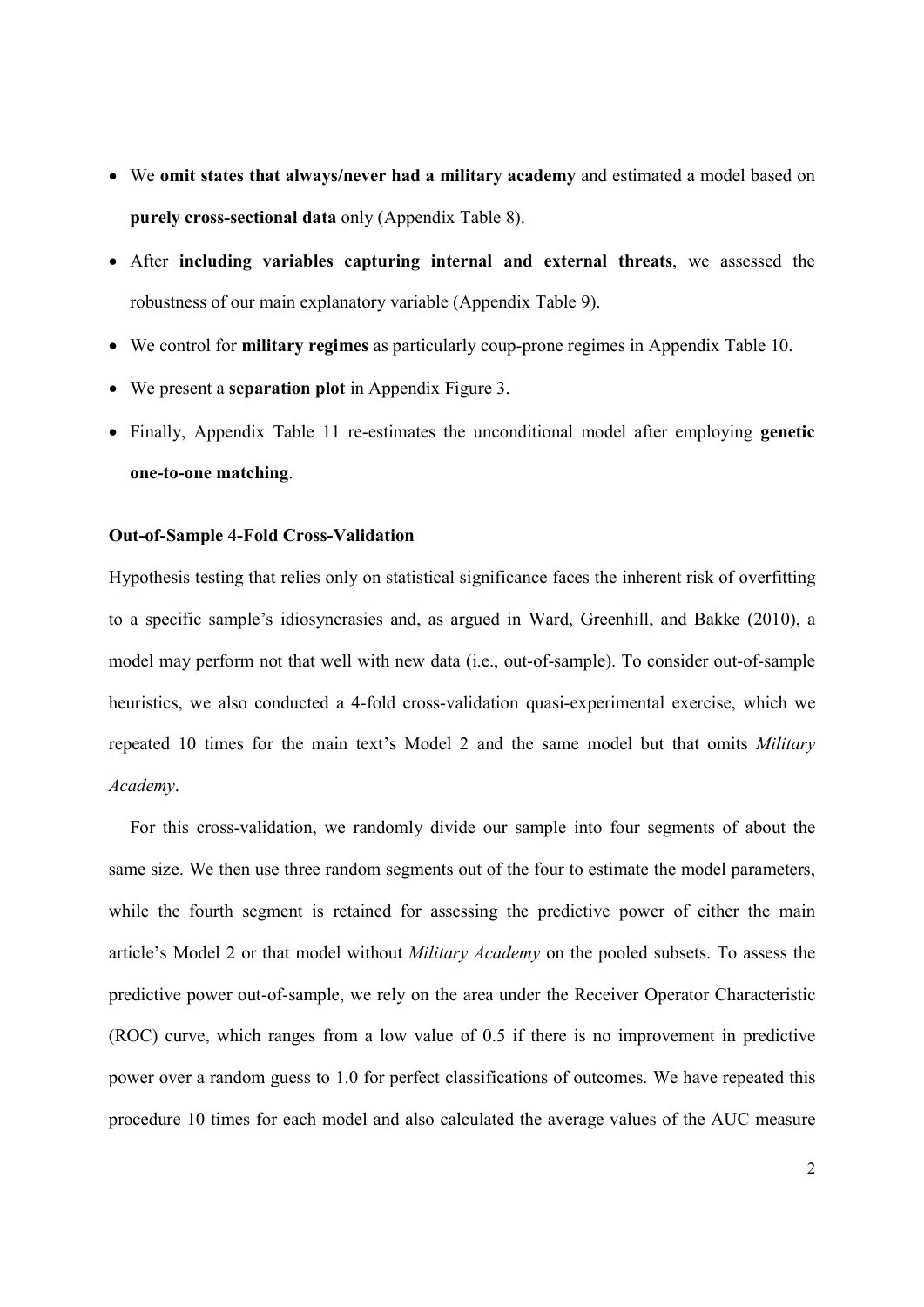across these 10 cycle runs. The aim is to assess the predictive power of *Military Academy*: when dropping that item from the main model, the out-of-sample power of the model should decrease. See, for example, Ward, Greenhill, and Bakke (2010: 370) for a more detailed discussion of this approach.

Appendix Table 1 demonstrates that *Military Academy* has predictive out-of-sample power: the average AUC value decreases when omitting Military Academy from the 4-fold cross validation exercise.

| Cycle Run      | Main Text Model 2 | Model without Military Academy |
|----------------|-------------------|--------------------------------|
|                | 0.8249            | 0.8310                         |
| $\overline{2}$ | 0.8331            | 0.8289                         |
| 3              | 0.8308            | 0.8305                         |
| $\overline{4}$ | 0.8318            | 0.8285                         |
| 5              | 0.8361            | 0.8233                         |
| 6              | 0.8328            | 0.8323                         |
| 7              | 0.8328            | 0.8251                         |
| 8              | 0.8325            | 0.8269                         |
| 9              | 0.8297            | 0.8258                         |
| 10             | 0.8265            | 0.8247                         |
| Average Value  | 0.8311            | 0.8277                         |

Appendix Table 1. Out-of-Sample 4-Fold Cross Validation

Note: Table entries are area under ROC curve statistics.

#### The Number of Military Academies

The main explanatory variable in our article is binary – receiving a value of 1 if there is at least one military academy in a given country-year and 0 otherwise. The data from Toronto (2017) also provide information on the number of active military academies in a given country-year, though. This count variable ranges in our sample between 0 (such as Japan in 1965 or Switzerland in 2003) and 10 military academies (France as of 2002). The item's median value is 1, e.g., Poland since 1996 or Austria for the entire time period of 1950-2004, with a mean of 1.407 (standard deviation of 1.369).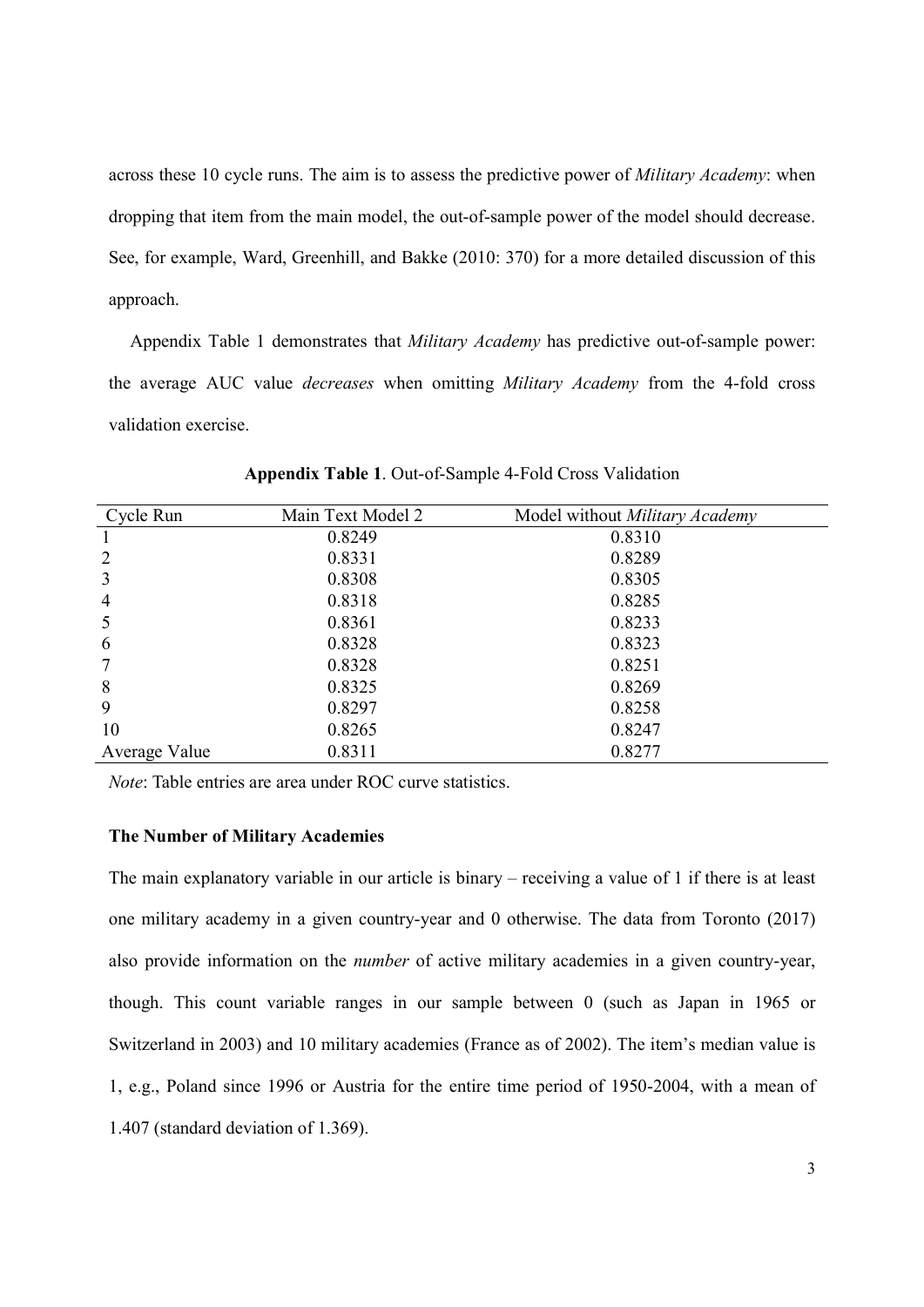|                               | Model A1      | Model A2      | Model A3      |
|-------------------------------|---------------|---------------|---------------|
| Military Academy Count        | 0.115         | 0.219         | 0.200         |
|                               | $(0.067)*$    | $(0.073)$ *** | $(0.080)$ **  |
| Change Military Expenditure   |               | $-0.133$      | $-0.092$      |
|                               |               | (0.183)       | (0.177)       |
| <b>Soldier Quality</b>        |               | $-0.217$      | $-0.397$      |
|                               |               | $(0.071)$ *** | $(0.134)$ *** |
| <b>Military Personnel</b>     |               | $-0.204$      | $-0.204$      |
|                               |               | $(0.064)$ *** | $(0.079)$ **  |
| Counterbalancing              |               |               | $-1.395$      |
|                               |               |               | $(0.837)*$    |
| Counterbalancing <sup>2</sup> |               |               | 0.393         |
|                               |               |               | $(0.210)*$    |
| Change GDP per capita         |               | $-3.854$      | $-4.098$      |
|                               |               | $(0.716)$ *** | $(0.944)$ *** |
| GDP per capita                |               | $-0.174$      | $-0.113$      |
|                               |               | (0.109)       | (0.127)       |
| Instability                   |               | 0.124         | 0.122         |
|                               |               | $(0.027)$ *** | $(0.034)$ *** |
| Democracy                     |               | $-0.827$      | $-1.105$      |
|                               |               | $(0.274)$ *** | $(0.305)$ *** |
| Autocracy                     |               | $-0.113$      | $-0.137$      |
|                               |               | (0.183)       | (0.235)       |
| Constant                      | $-1.841$      | 1.411         | 3.654         |
|                               | $(0.191)$ *** | $(0.794)*$    | $(1.376)$ *** |
| Obs.                          | 5,088         | 4,339         | 3,015         |
| Time Period                   | 1950-2004     | 1951-2004     | 1970-2004     |
| Log Pseudo Likelihood         | $-892.597$    | $-703.025$    | $-385.371$    |
| Wald $\chi^2$                 | 102.02        | 265.30        | 198.98        |
| Prob $>\chi^2$                | 0.000         | 0.000         | 0.000         |

Appendix Table 2. Count of Military Academies

Note: Table entries are coefficients. Robust standard errors clustered on country are in parentheses. The variables for temporal correction are included, but omitted from the presentation.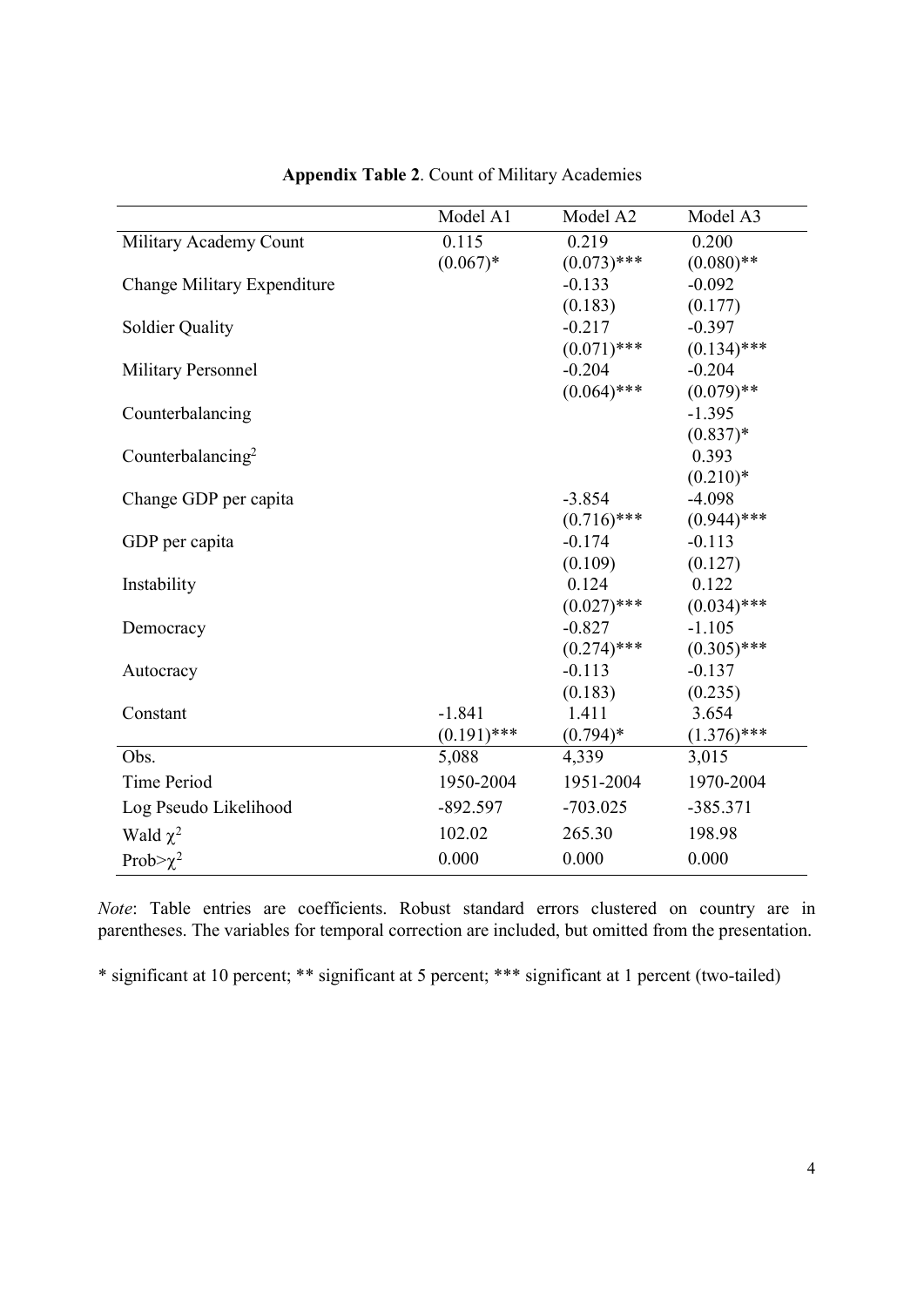Using this count item instead of the binary variable from the main text, we have re-estimated the unconditional models in Appendix Table  $2<sup>1</sup>$  As demonstrated in Models A1-A3, however, the results based on the count military-academy variable are qualitatively identical to what we discuss in the main text. This applies to both statistical significance and substance. That is, changing Military Academy Count from its minimum to its maximum, the simulated risk of a coup is raised by about 15 percentage points (90 percent confidence interval between 0.029 and 0.354) in Model A3.



Appendix Figure 1. The Curvilinear Impact of Counterbalancing on Coup Risk

Note: Graph displays predicted probabilities for a coup attempt. Dashed lines pertain to 90 percent confidence interval. The rug plot above the horizontal axis depicts the distribution of Counterbalancing.

-

 $<sup>1</sup>$  The conditional models are, as with the other analyses in the following, equally robust.</sup>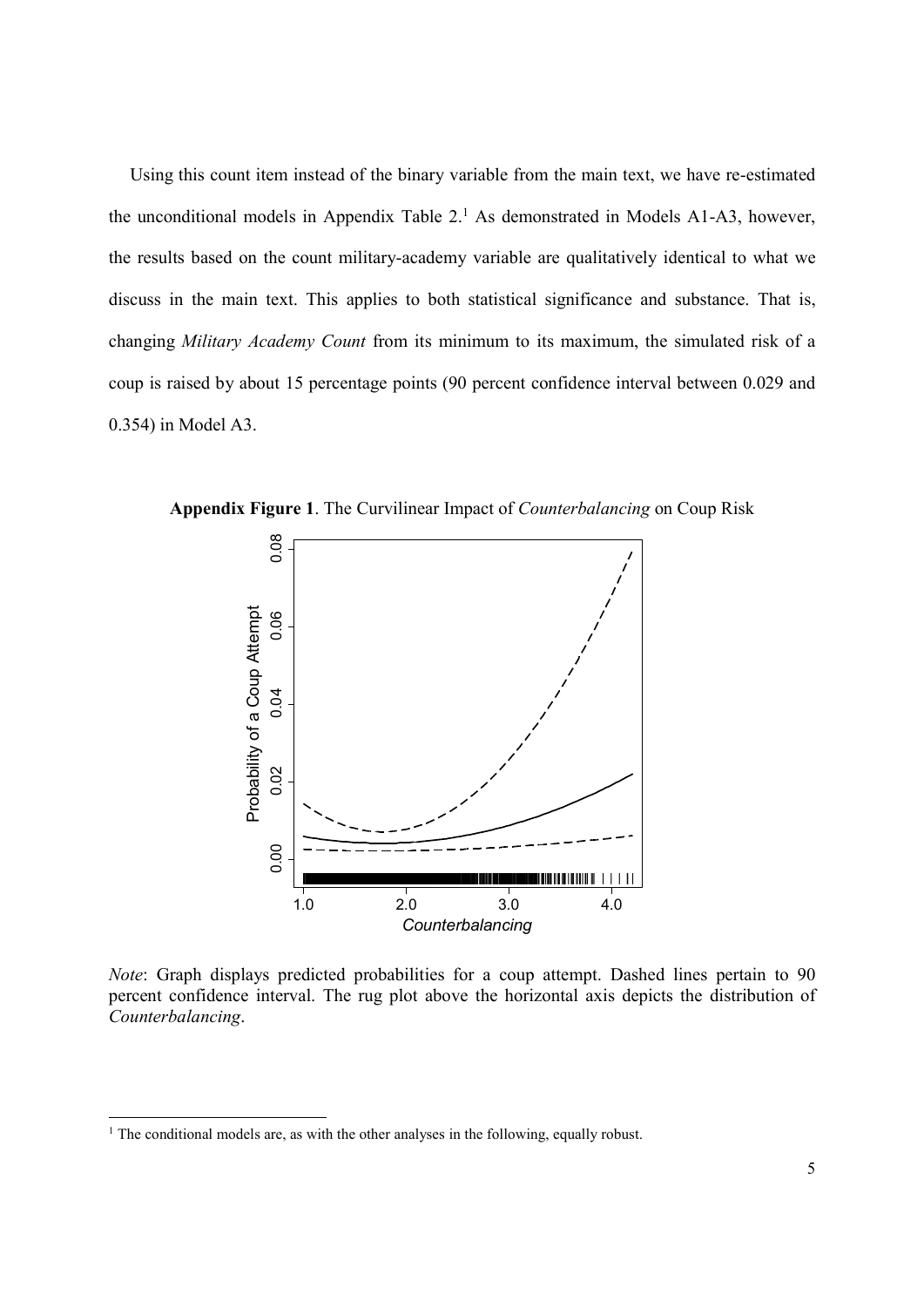#### The Curvilinear Impact of Counterbalancing and Temporal Dependence of Coups

We have also plotted the curvilinear effect of *Counterbalancing* in Appendix Figure 1, which is based on Model 3 from the main text. Our results show that coup risk first decreases with higher levels of Counterbalancing, but then, after a tipping point of about two equally sized military organizations (1.801), increases. Hence, the lowest likelihood of a coup is given in more polarized force-structure environments.

In addition, Appendix Figure 2 shows that the likelihood of a coup d'état rapidly decreases with the time elapsed since the last putsch (if any), but this trend stabilizes in the interval of about 10-20 years, before coup risk slightly decreases again. This graph is based on Model 2 in the main text.



Appendix Figure 2. Temporal Dependencies of Coup Risk

Note: Graph displays predicted probabilities for a coup attempt. Dashed lines pertain to 90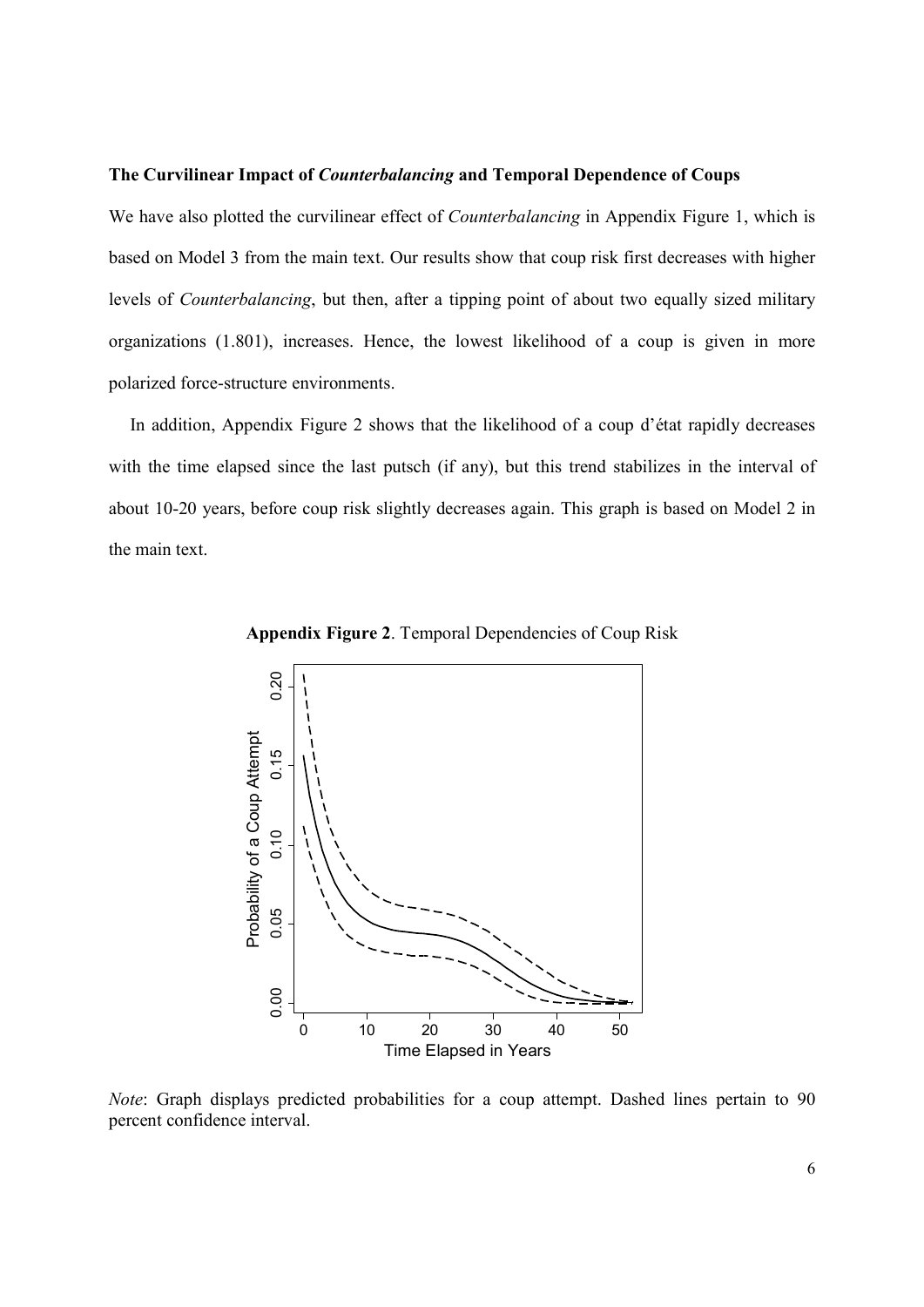|                             | Model A4      | Model A4                      |
|-----------------------------|---------------|-------------------------------|
|                             |               | Selection Stage Outcome Stage |
| Military Academy            | 0.345         | 0.370                         |
|                             | $(0.101)$ *** | (0.252)                       |
| Change Military Expenditure | $-0.070$      | 0.184                         |
|                             | (0.095)       | (0.162)                       |
| <b>Soldier Quality</b>      | $-0.104$      | $-0.146$                      |
|                             | $(0.036)$ *** | (0.097)                       |
| <b>Military Personnel</b>   | $-0.096$      | $-0.005$                      |
|                             | $(0.028)$ *** | (0.069)                       |
| Change GDP per capita       | $-1.868$      | $-0.056$                      |
|                             | $(0.338)$ *** | (0.859)                       |
| GDP per capita              | $-0.093$      | $-0.084$                      |
|                             | (0.058)       | (0.117)                       |
| Instability                 | 0.061         | $-0.015$                      |
|                             | $(0.013)$ *** | (0.038)                       |
| Democracy                   | $-0.411$      | $-0.865$                      |
|                             | $(0.126)$ *** | $(0.292)$ **                  |
| Autocracy                   | $-0.088$      | 0.246                         |
|                             | (0.091)       | (0.237)                       |
| Constant                    | 0.481         | 0.883                         |
|                             | (0.422)       | (1.078)                       |
| Obs.                        |               | 4,339                         |
| Log Pseudo Likelihood       |               | $-840.830$                    |
| Wald $\chi^2$               |               | 43.51                         |
| Prob $>\chi^2$              |               | 0.000                         |

Appendix Table 3. Sample-Selection Model

Note: Table entries are coefficients and robust standard errors clustered on country in parentheses. The variables for temporal correction included, but omitted from presentation. The model follows Powell (2012), i.e., we use the temporal controls at the selection stage for identification.

\* significant at 10 percent; \*\* significant at 5 percent; \*\*\* significant at 1 percent (two-tailed)

## Heckman-Type Selection Model

We also considered both coup attempts and success in one model simultaneously. The factors leading to coups may also influence their outcomes (Powell 2012). Both stages are intertwined and ignoring one of them might bias the results of the other. We use a heckman-type probit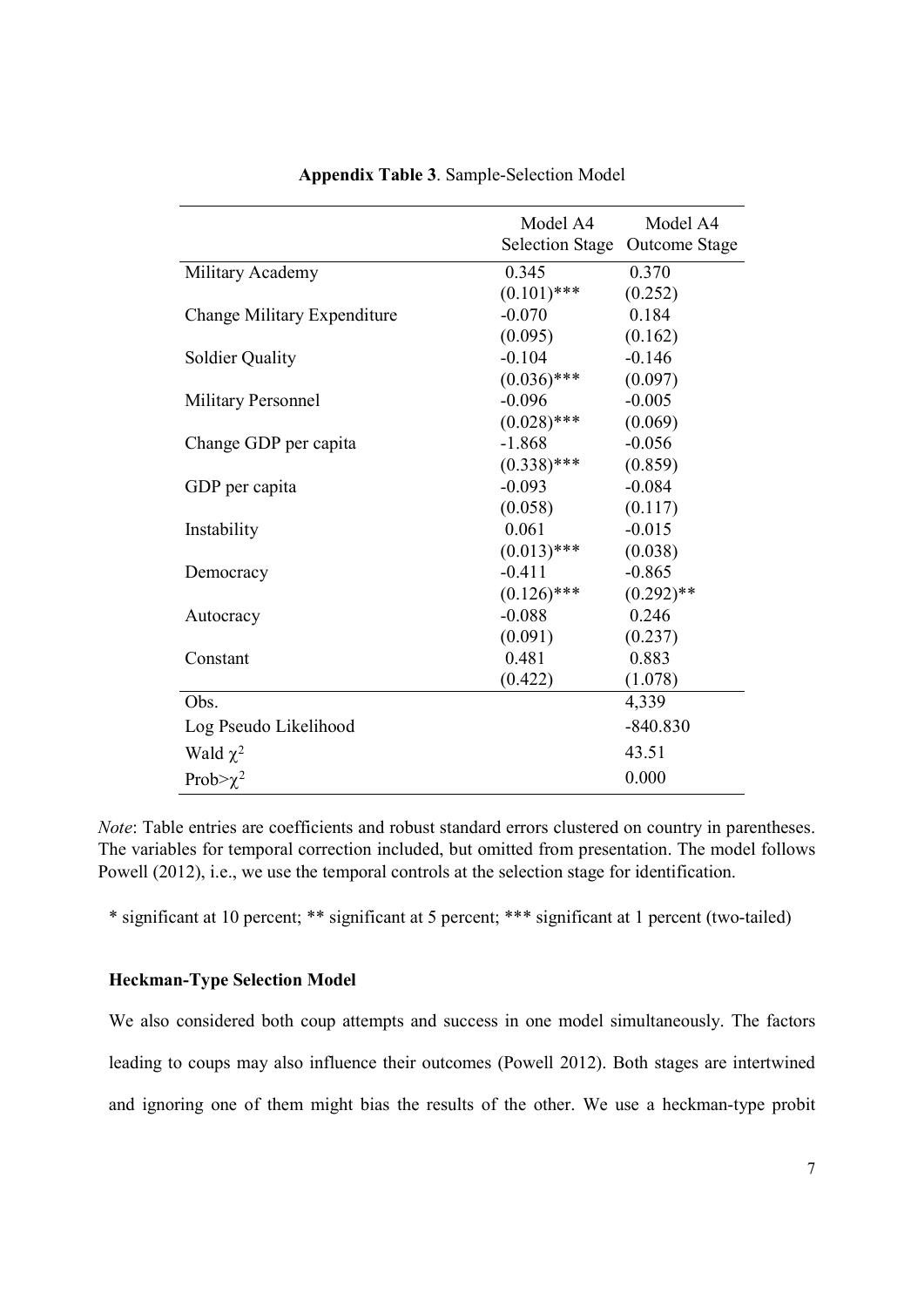setup, which mirrors Powell's (2012) specifications and the exclusion restriction. When running such a model, sample selection is unlikely to strongly affect our results and the two stages of coup attempts and coup outcomes are hardly associated with each other: this is demonstrated by the insignificant estimate for the correlation of the error terms in the two stages (Wald test of independent equations ( $\rho=0$ ):  $\chi^2(1)=1.25$ ; prob> $\chi^2=0.2641$ ). Still, *Military Academy* remains to exert a significant and positive impact on coup attempts.

|                             | Model A5      | Model A6      | Model A7          |
|-----------------------------|---------------|---------------|-------------------|
|                             | w/out US      | w/out France  | w/out USSR/Russia |
| Military Academy            | 0.697         | 0.697         | 0.699             |
|                             | $(0.209)$ *** | $(0.209)$ *** | $(0.209)$ ***     |
| Change Military Expenditure | $-0.130$      | $-0.130$      | $-0.127$          |
|                             | (0.181)       | (0.181)       | (0.182)           |
| <b>Soldier Quality</b>      | $-0.194$      | $-0.194$      | $-0.189$          |
|                             | $(0.074)$ *** | $(0.073)$ *** | $(0.074)$ ***     |
| <b>Military Personnel</b>   | $-0.181$      | $-0.180$      | $-0.179$          |
|                             | $(0.058)$ *** | $(0.057)$ *** | $(0.058)$ ***     |
| Change GDP per capita       | $-3.661$      | $-3.649$      | $-3.680$          |
|                             | $(0.667)$ *** | $(0.665)$ *** | $(0.665)$ ***     |
| GDP per capita              | $-0.167$      | $-0.164$      | $-0.166$          |
|                             | (0.114)       | (0.114)       | (0.114)           |
| Instability                 | 0.128         | 0.128         | 0.128             |
|                             | $(0.028)$ *** | $(0.028)$ *** | $(0.028)$ ***     |
| Democracy                   | $-0.823$      | $-0.830$      | $-0.842$          |
|                             | $(0.273)$ *** | $(0.275)$ *** | $(0.275)$ ***     |
| Autocracy                   | $-0.142$      | $-0.147$      | $-0.148$          |
|                             | (0.176)       | (0.176)       | (0.176)           |
| Constant                    | 0.847         | 0.826         | 0.802             |
|                             | (0.867)       | (0.865)       | (0.873)           |
| Obs.                        | 4,285         | 4,285         | 4,327             |
| Log Pseudo Likelihood       | $-702.128$    | $-701.697$    | $-701.961$        |
| Wald $\chi^2$               | 296.59        | 299.62        | 298.89            |
| Prob $>\chi^2$              | 0.000         | 0.000         | 0.000             |

| <b>Appendix Table 4. Omitting Outliers</b> |  |  |
|--------------------------------------------|--|--|
|                                            |  |  |

Note: Table entries are coefficients. Robust standard errors clustered on country are in parentheses. The variables for temporal correction are included, but omitted from the presentation.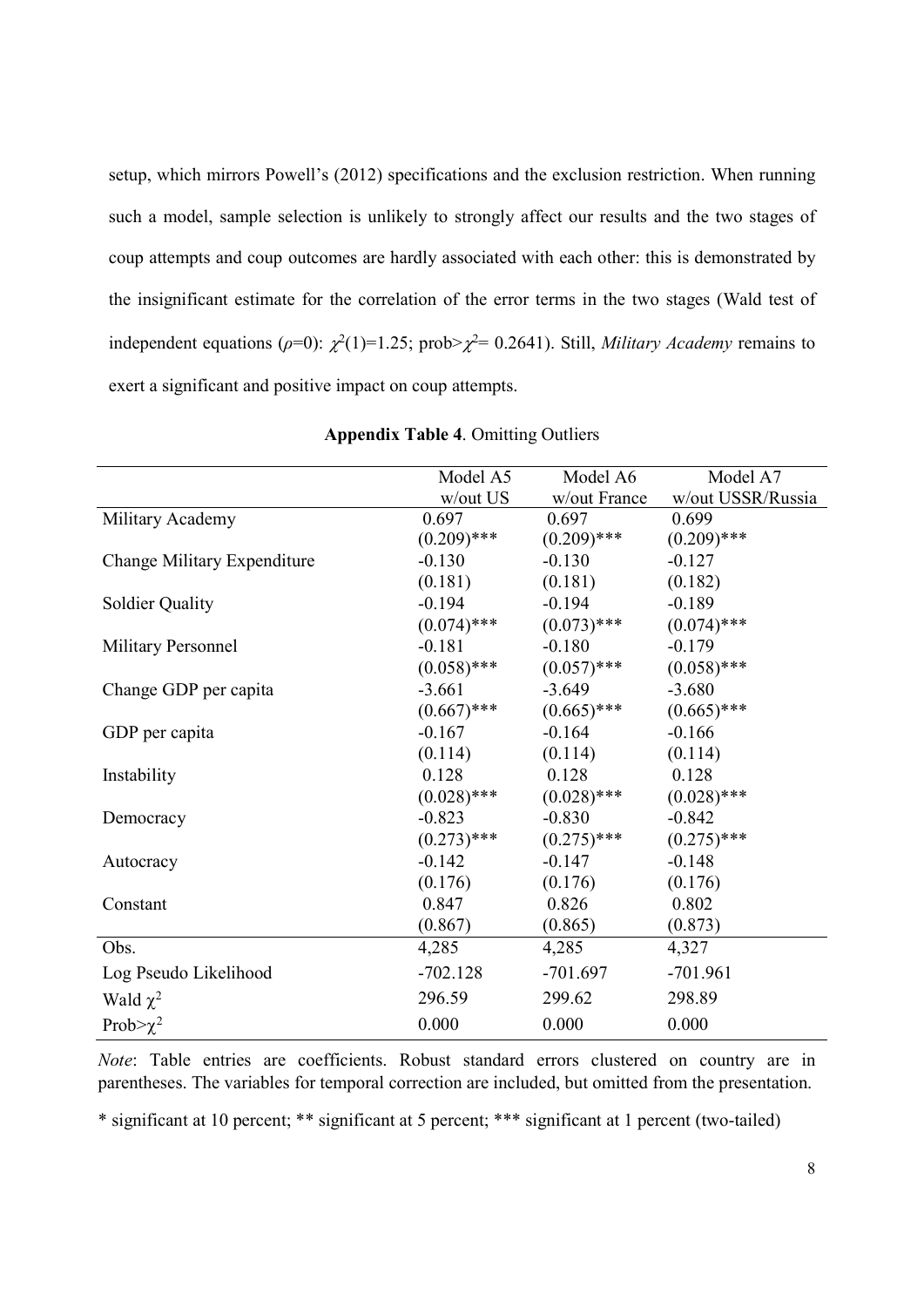## **Omitting Outliers**

-

We also dropped the US, France, and Russia from a set of models as these countries may appear as outliers. Specifically, the US is coded as 3 to 4 military academies in our sample, France has between 7 and 10 schools, and the USSR/Russia up to three military academies. Yet, neither France nor the US have experienced a coup in the period of our analysis. Including these countries may bias our findings downwards, and removing them entirely from the analysis could lead to a more accurate analysis. However, our main result is not affected in either substance or significance by any these changes as demonstrated in Appendix Table 4. Also, when omitting these countries from the analysis, the unconditional results remain robust.

## Country-Specific Random Intercept Model

The number of military academies is presumably country specific and fairly constant, and richer countries are more likely to have such schools. It would follow that something fixed at the level of countries may be explaining coup risk. In order to address this concern, we implemented Model 2 of the main text with a random-effects (random-intercept) approach.<sup>2</sup> To this end, we incorporate a country-specific intercept, which accounts for unobserved heterogeneity at the country level, i.e., certain country-specific factors might influence our results (Rabe-Hesketh and Skrondal 2009). The country-specific random intercept is modeled according to a normal distribution (Gelman and Hill 2009). Our findings pertaining to either the unconditional models (Appendix Table 5) or the conditional ones are identical to those reported in the article, however.

 $2$  A fixed-effects setup is not possible as more than 50% of the observations are being dropped in such a setup due to the lack of variance for the outcome variable; ultimately, we would induce sample selection bias.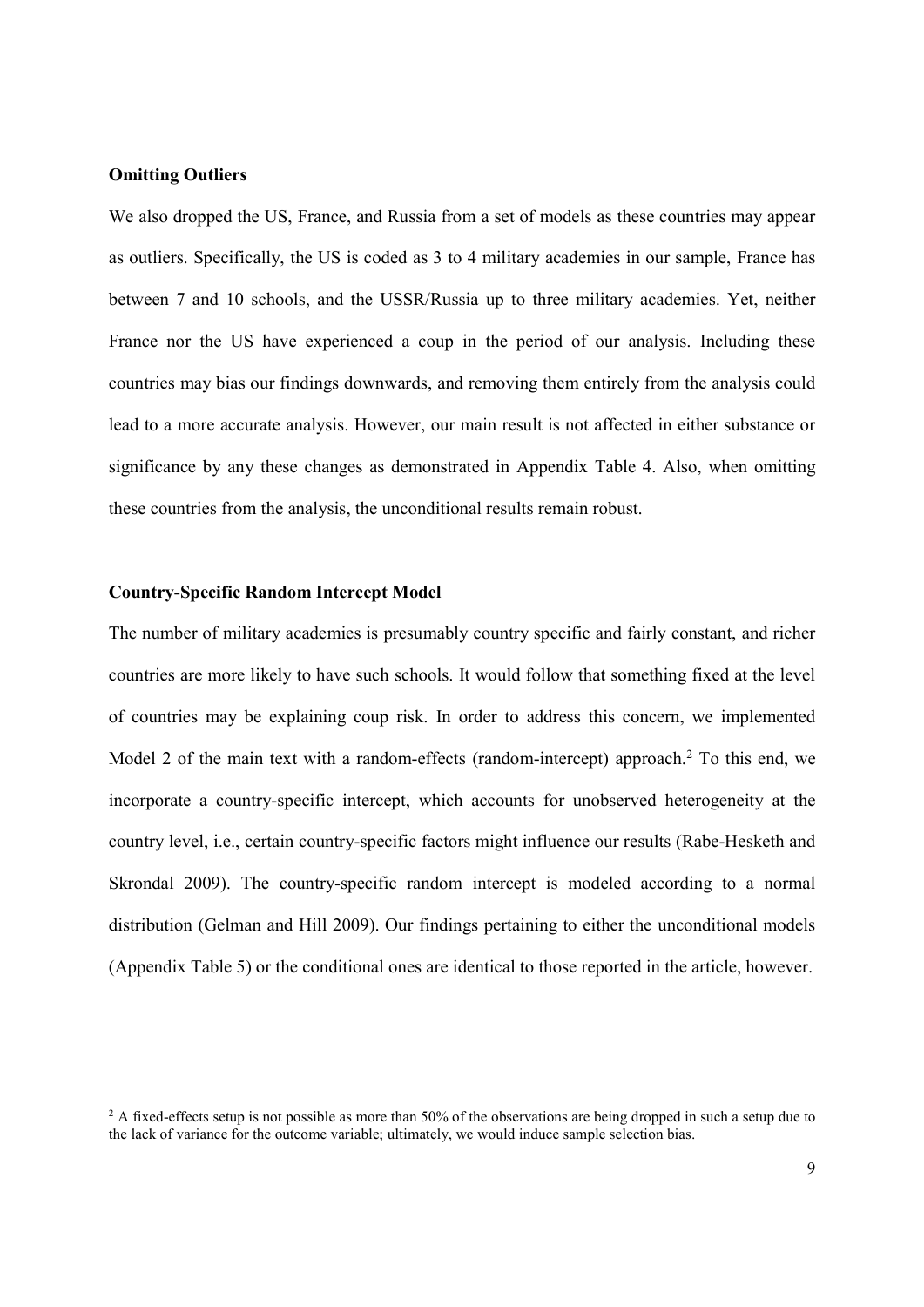|                                 | Model A8      |
|---------------------------------|---------------|
| Military Academy                | 0.642         |
|                                 | $(0.245)$ *** |
| Change Military Expenditure     | $-0.117$      |
|                                 | (0.182)       |
| Soldier Quality                 | $-0.222$      |
|                                 | $(0.082)$ *** |
| Military Personnel              | $-0.227$      |
|                                 | $(0.073)$ *** |
| Change GDP per capita           | $-3.810$      |
|                                 | $(0.825)$ *** |
| GDP per capita                  | $-0.284$      |
|                                 | $(0.133)$ **  |
| Instability                     | 0.128         |
|                                 | $(0.026)$ *** |
| Democracy                       | $-0.871$      |
|                                 | $(0.249)$ *** |
| Autocracy                       | $-0.138$      |
|                                 | (0.184)       |
| Constant                        | 1.734         |
|                                 | (1.089)       |
| Obs.                            | 4,339         |
| Log Pseudo Likelihood           | $-697.393$    |
| <b>Country Variance</b>         | 0.352         |
| Wald $\chi^2$                   | 168.99***     |
| LR Test vs. Logistic Regression | $10.11***$    |

Appendix Table 5. Country-Specific Random Intercept Model

Note: Table entries are coefficients. Robust standard errors clustered on country are in parentheses. The variables for temporal correction are included, but omitted from the presentation.

\* significant at 10 percent; \*\* significant at 5 percent; \*\*\* significant at 1 percent (two-tailed)

## Rare-Events Logistic Regression Model

When discussing our variables in the main text, we also highlighted that coup onset is only observed in about 4.8 percent of all cases in our sample. In other words, the outcome variable is characterized by a rare-events data generating process. As discussed in King and Zeng (2001a, 2001b), this might bias the results obtained via "regular"' estimation procedures like the logistic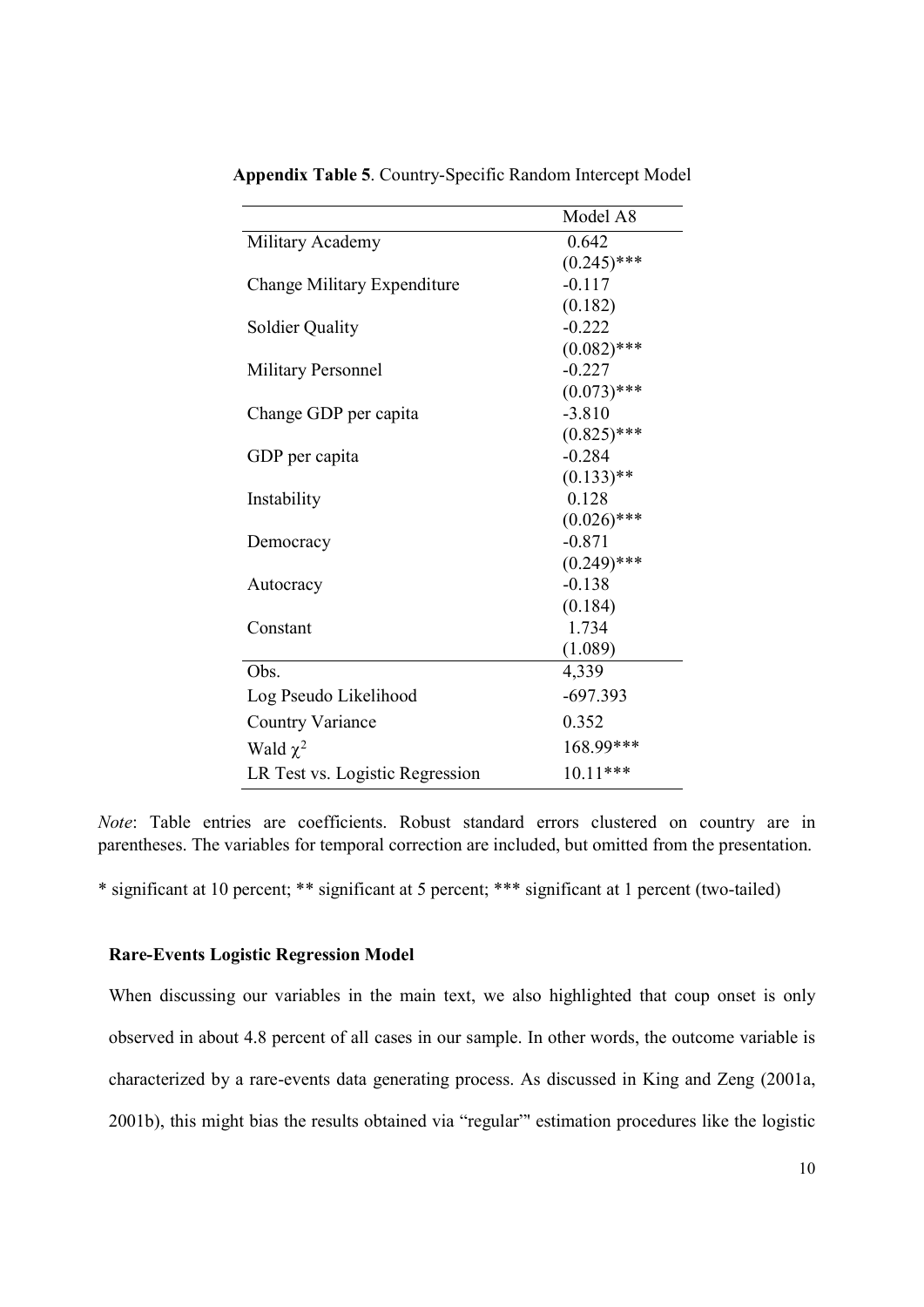regression model we employ, as the latter tends to underestimate the probability of onsets. We thus re-estimated the main text's Model 2 with the rare-events logit specification introduced in King and Zeng (2001a, 2001b). The results in Appendix Table 6 are similar to the findings from the article, although we report regular logistic regression models there.

|                             | Model A9      |
|-----------------------------|---------------|
| Military Academy            | 0.685         |
|                             | $(0.208)$ *** |
| Change Military Expenditure | $-0.106$      |
|                             | (0.181)       |
| <b>Soldier Quality</b>      | $-0.193$      |
|                             | $(0.073)$ *** |
| Military Personnel          | $-0.183$      |
|                             | $(0.057)$ *** |
| Change GDP per capita       | $-3.661$      |
|                             | $(0.666)$ *** |
| GDP per capita              | $-0.168$      |
|                             | (0.114)       |
| Instability                 | 0.127         |
|                             | $(0.028)$ *** |
| Democracy                   | $-0.819$      |
|                             | $(0.274)$ *** |
| Autocracy                   | $-0.140$      |
|                             | (0.176)       |
| Constant                    | 0.880         |
|                             | (0.862)       |
| Obs.                        | 4,339         |

Appendix Table 6. Rare-Events Logistic Regression

Note: Table entries are coefficients. Robust standard errors clustered on country are in parentheses. The variables for temporal correction are included, but omitted from the presentation.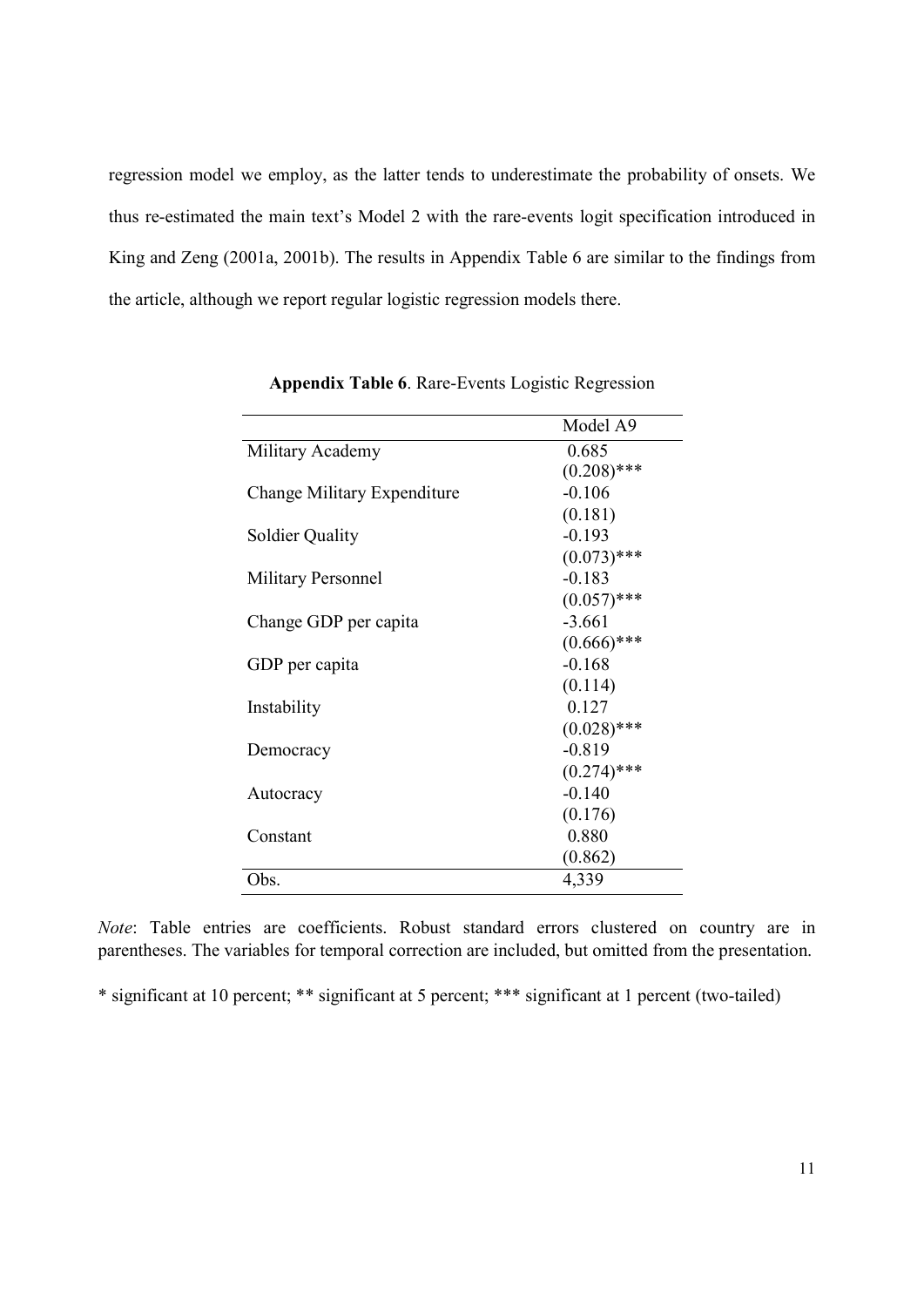|                             | Model A10<br>Coup Attempt | Model A10<br>Military Academy |
|-----------------------------|---------------------------|-------------------------------|
| Coup Attempt                |                           | 0.956<br>$(0.111)$ ***        |
| Military Academy            | 0.053<br>$(0.010)$ ***    |                               |
| Change Military Expenditure |                           | $-0.000$<br>(0.000)           |
| <b>Soldier Quality</b>      | $-0.017$<br>$(0.003)$ *** |                               |
| <b>Military Personnel</b>   | $-0.011$<br>$(0.002)$ *** |                               |
| Change GDP per capita       | $-0.036$<br>(0.022)       |                               |
| GDP per capita              |                           | 0.048<br>$(0.011)$ ***        |
| Instability                 | 0.004<br>$(0.001)$ ***    |                               |
| Democracy                   | $-0.036$<br>$(0.008)$ *** |                               |
| Autocracy                   | $-0.005$<br>(0.008)       |                               |
| Constant                    | 0.267<br>***<br>(0.027    | 0.466<br>$(0.118)$ ***        |
| Obs.                        |                           | 4,339                         |

Appendix Table 7. Three-Stage Least-Squares Regression Model

Note: Table entries are coefficients and standard errors are in parentheses. The variables for temporal correction and fixed effects for the equation on military academies are included, but omitted from the presentation.

\* significant at 10 percent; \*\* significant at 5 percent; \*\*\* significant at 1 percent (two-tailed)

## Reverse Causality: Three-Stage Least-Squares Regression

We also explored the possibility of reverse causality: it may not (only) be that military academies exert an impact on the likelihood of coups; rather, or additionally, coups influence whether a military academy is established in a country or not. In order to examine this systematically, we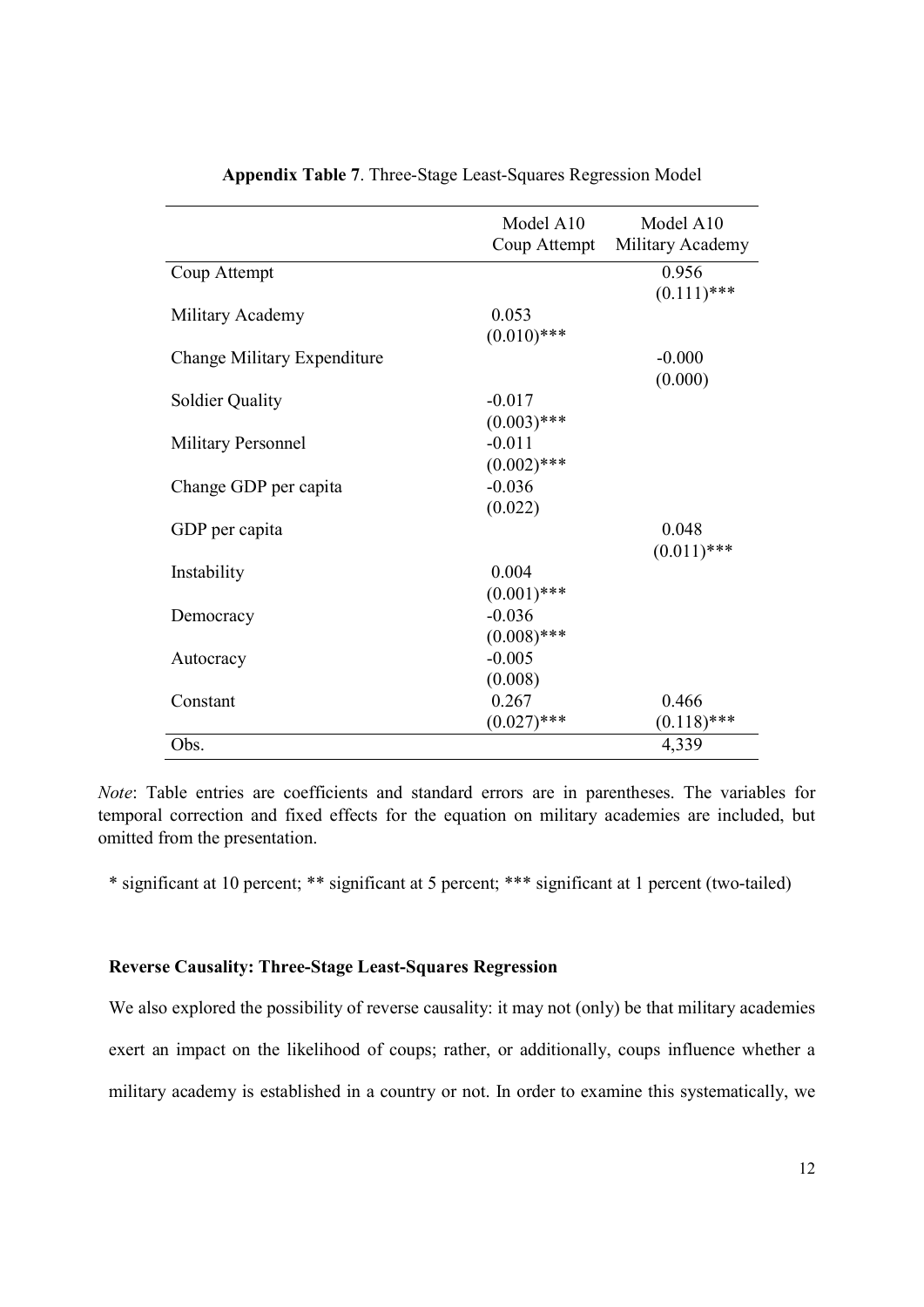estimate a model using three-stage least-squares (3SLS). We considered possible specifications by running multiple models similar to that in the main article. In 3SLS, instruments for endogenous variables are generated by regressing each such variable on all exogenous variables in the system. Here, the endogenous variables are Military Academy and Coup Attempt. The regression model summarized in Appendix Table 7 is then a re-estimate of Model 2 in the main article using 3SLS. Note that the variables included in the equations must differ in some respects for the model to be identified. Those items included in one, but not the other equation then influence the other equation's outcome indirectly through their dependent variable.

The main finding in Appendix Table 7 is similar to the unconditional result in our article: military academies are positively and significantly related to the risk of a putsch. There are several additional interesting findings as well. On one hand, higher-income countries are positively associated with the establishment of military academies. Recall that this variable was insignificant in the other models with coup onset as the outcome. On the other hand, Coup Attempt in the Military Academy equation is statistically significant. This supports the view that causality not only flows from *Military Academy* to *Coup Attempt*, but also the other way round.

# Omission of Countries Lacking Variation in Military Academy and Cross-Sectional Analysis

As discussed in the main text, about half of our sample countries do not display variation on our main explanatory variable: they either never established a military academy or always had one in any year of our sample period. As these countries might bias our results, we have re-estimated the core model while omitting them (Model A11). In addition, Model A12 is based on crosssectional data only: in order to further address concerns stemming from endogeneity, we have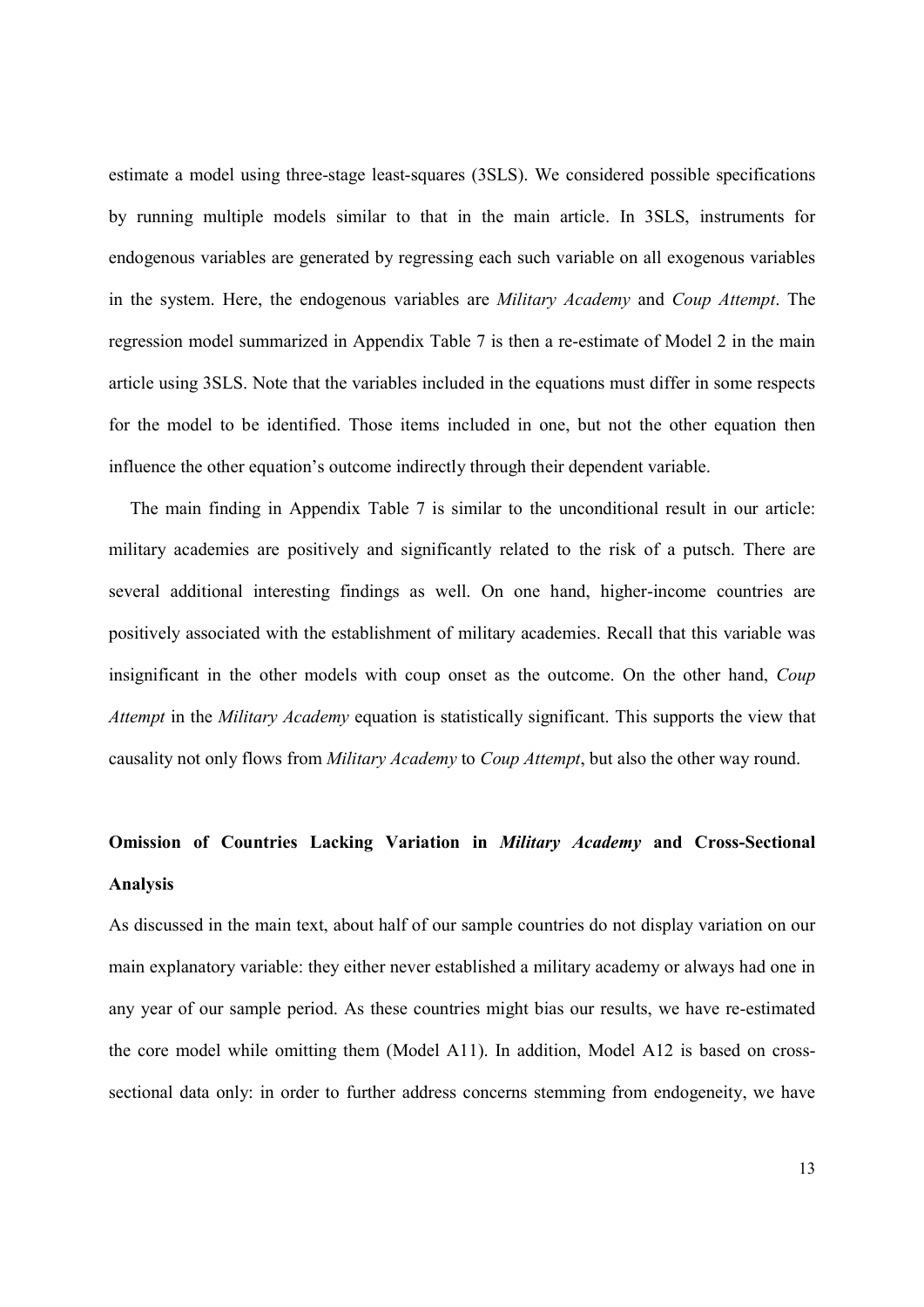calculated averages for all variables and countries over our observation period and re-estimated the model with OLS. Apart from avoiding some of the methodological challenges associated with time-series cross-sectional data, this approach allows us to deal with outliers in the data: averaging Military Academy over entire decades eliminates some of the year-to-year random fluctuations in states' establishment of such organizations. As demonstrated in Appendix Table 8, however, neither change in the model specification affects the substance of our results.

|                             | Model A11     | Model A12     |
|-----------------------------|---------------|---------------|
| Military Academy            | 0.615         | 0.041         |
|                             | $(0.252)$ **  | $(0.012)$ *** |
| Change Military Expenditure | $-0.097$      | $-0.001$      |
|                             | (0.204)       | $(0.000)**$   |
| <b>Soldier Quality</b>      | $-0.258$      | $-0.013$      |
|                             | $(0.110)$ **  | $(0.007)*$    |
| <b>Military Personnel</b>   | $-0.080$      | $-0.014$      |
|                             | (0.075)       | $(0.004)$ *** |
| Change GDP per capita       | $-3.502$      | $-0.302$      |
|                             | $(0.847)$ *** | (0.251)       |
| GDP per capita              | $-0.272$      | 0.000         |
|                             | $(0.160)^*$   | (0.010)       |
| Instability                 | 0.093         | 0.014         |
|                             | $(0.036)$ *** | $(0.004)$ *** |
| Democracy                   | $-0.920$      | $-0.007$      |
|                             | $(0.344)$ *** | (0.018)       |
| Autocracy                   | $-0.273$      | 0.042         |
|                             | (0.185)       | $(0.025)^*$   |
| Constant                    | 2.128         | 0.123         |
|                             | $(1.244)^*$   | $(0.067)*$    |
| Obs.                        | 1,880         | 104           |
| Log Pseudo Likelihood       | $-330.423$    |               |
| Wald $\chi^2$ / F-Test      | 197.45        | 8.67          |
| Prob> $\chi^2$ / Prob > F   | 0.000         | 0.000         |

Appendix Table 8. Omitting Countries without Variation and Cross-Sectional Analysis

Note: Table entries are coefficients. Robust standard errors clustered on country are in parentheses. The variables for temporal correction are included, but omitted from the presentation.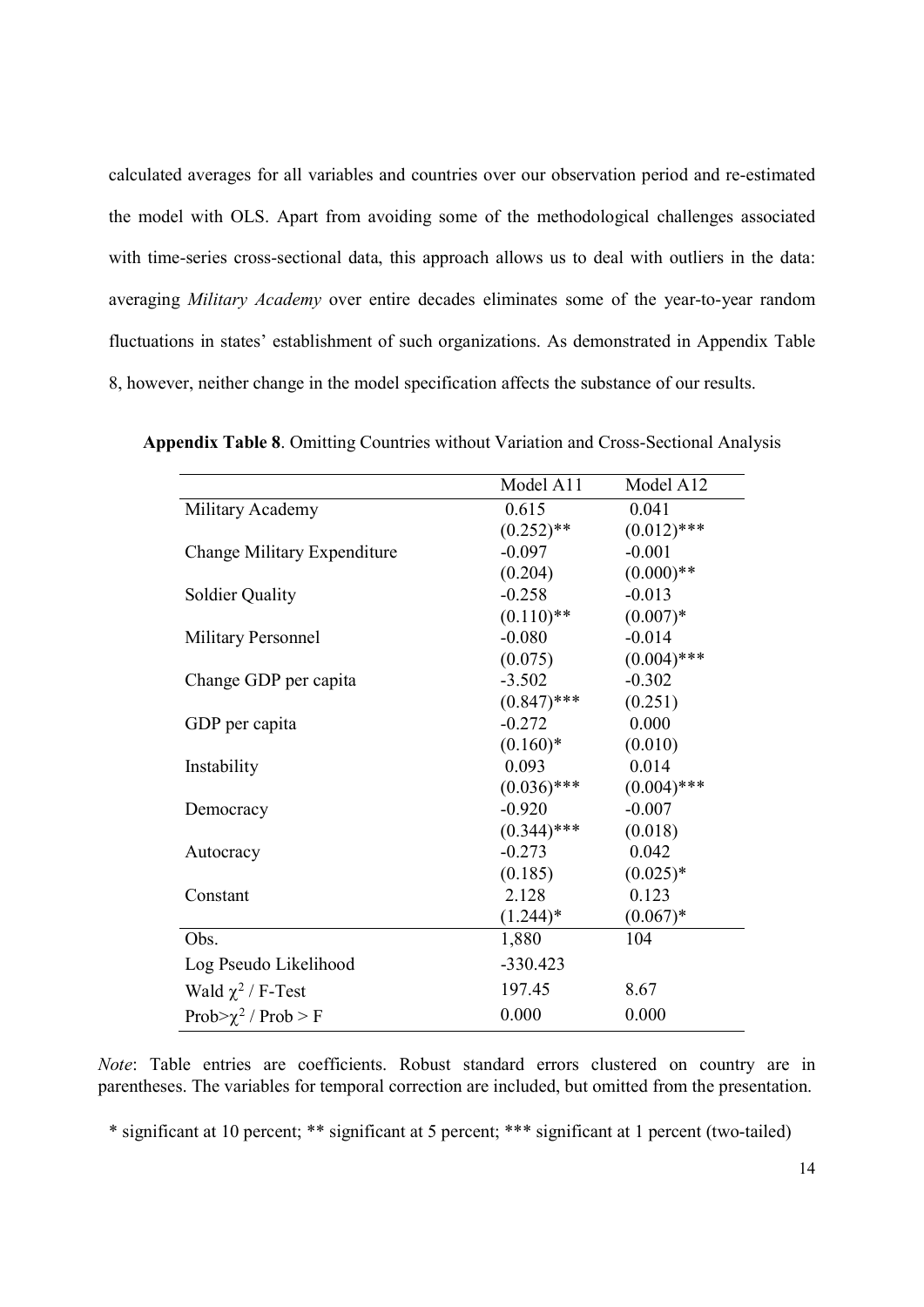## Assessing the Internal and External Threat Environment

Previous research suggests that coup d'états are strongly linked to the internal and external threat environments. Civil conflict or the involvement in an interstate dispute might affect a state's military institutions and how they develop or exert power, and it seems unlikely that military academies are an exception here. In turn, this may well influence the likelihood of a coup attempt via the influence on potential plotters' willingness and opportunity. In this context, note, for example, Svolik (2013) or Acemoglu et al. (2010) who contend that coup risk is higher in times of civil conflict as political leaders cannot credibly commit not to downsize military resources once the threat from rebel groups disappears. And Bell and Sudduth (2017) argue that potential coup plotters have a higher willingness to stage a coup as their benefits derived from the status quo are likely to disappear during ongoing civil war. Similar rationales apply to countries facing external threats (see Pilster and Böhmelt 2012).

We have created two additional controls in light of this discussion. First, using Allansson et al. (2017) and Gleditsch et al. (2002), we consider a binary variable on civil conflict incidence (i.e., onset year and ongoing conflict years are coded as 1). Similarly, using Palmer et al. (2015), we coded a dichotomous item capturing a state's involvement in a militarized interstate dispute in a given country-year. Appendix Table 9 summarizes our findings. On one hand, Military Academy remains positively signed and statistically significant. On the other hand, we find evidence for civil conflict being associated with coup attempts (Acemoglu et al. 2010; Svolik 2013; Bell and Sudduth 2017), but the variable linked to interstate disputes is statistically insignificant.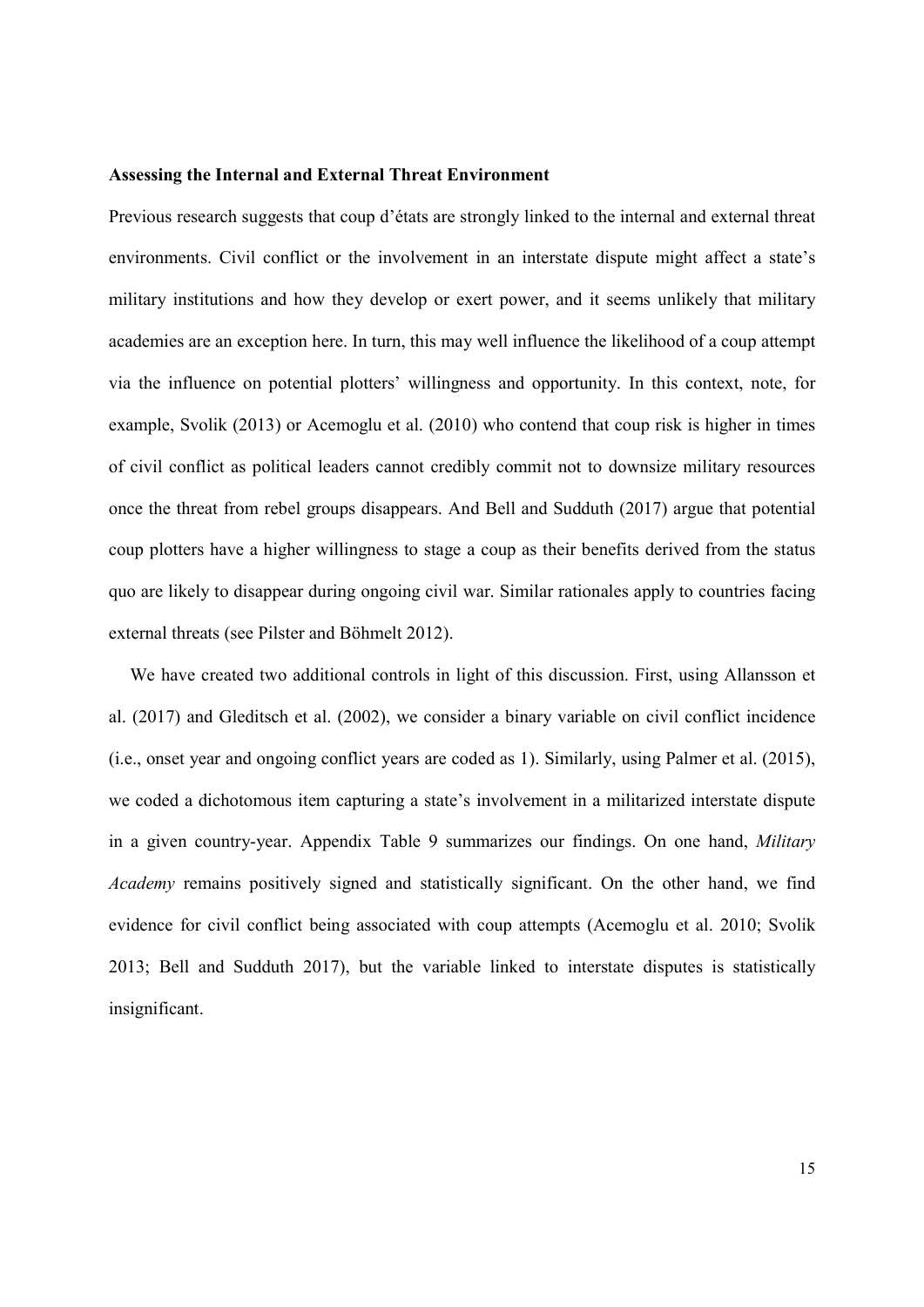|                                | Model A13     |
|--------------------------------|---------------|
| Military Academy               | 0.852         |
|                                | $(0.210)$ *** |
| Change Military Expenditure    | $-0.154$      |
|                                | (0.189)       |
| <b>Soldier Quality</b>         | $-0.264$      |
|                                | $(0.078)$ *** |
| <b>Military Personnel</b>      | $-0.237$      |
|                                | $(0.067)$ *** |
| Change GDP per capita          | $-3.245$      |
|                                | $(0.634)$ *** |
| GDP per capita                 | $-0.044$      |
|                                | (0.121)       |
| Instability                    | 0.097         |
|                                | $(0.031)$ *** |
| Democracy                      | $-0.785$      |
|                                | $(0.267)$ *** |
| Autocracy                      | $-0.052$      |
|                                | (0.187)       |
| Civil Conflict                 | 0.918         |
|                                | $(0.223)$ *** |
| Militarized Interstate Dispute | $-0.054$      |
|                                | (0.168)       |
| Constant                       | 0.463         |
|                                | (0.825)       |
| Obs.                           | 4,339         |
| Log Pseudo Likelihood          | $-689.455$    |
| Wald $\chi^2$                  | 355.86        |
| Prob $>\chi^2$                 | 0.000         |

Appendix Table 9. Internal and External Threat Environment

Note: Table entries are coefficients. Robust standard errors clustered on country are in parentheses. The variables for temporal correction are included, but omitted from the presentation.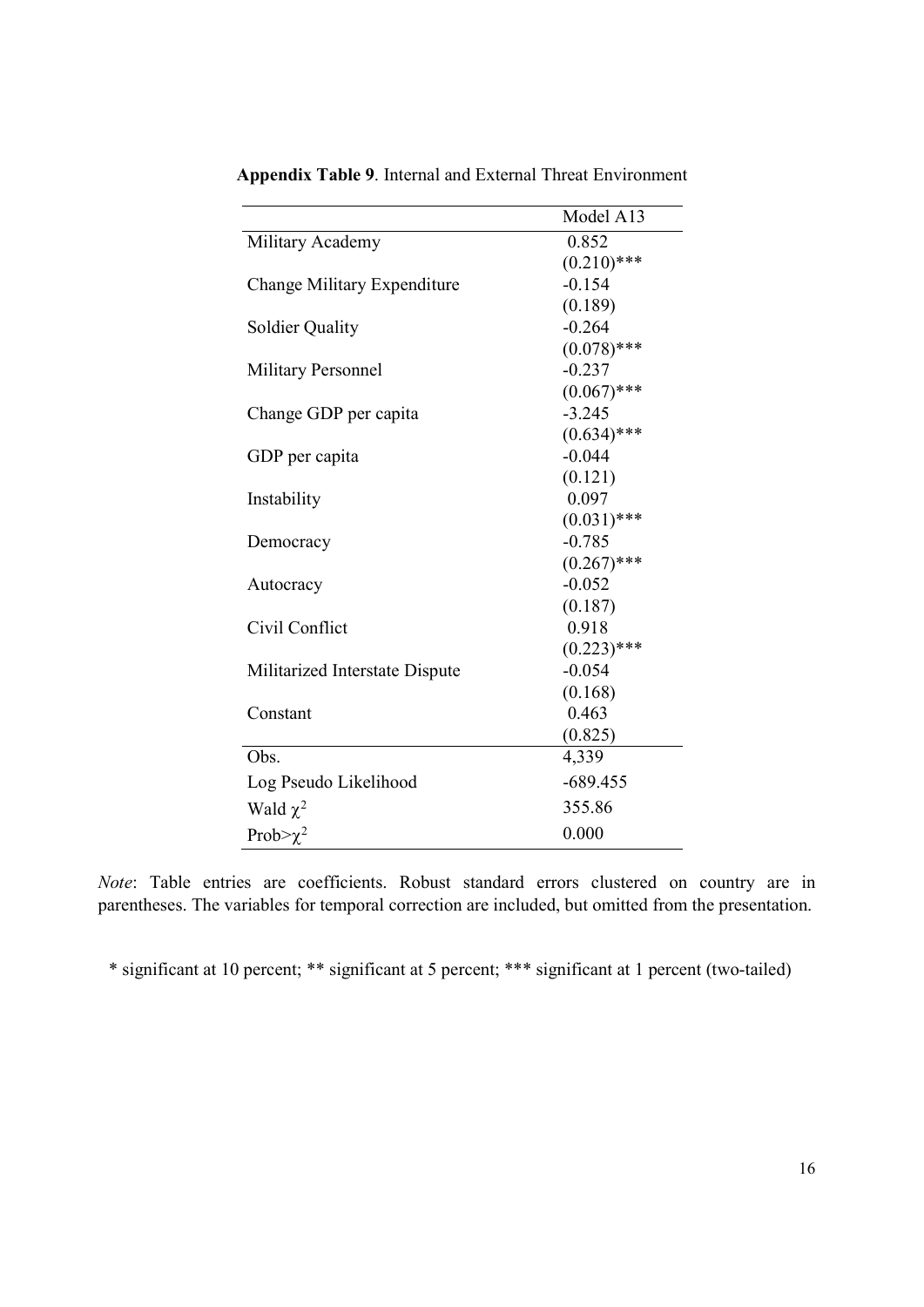|                             | Model A14     |
|-----------------------------|---------------|
| Military Academy            | 0.654         |
|                             | $(0.196)$ *** |
| Change Military Expenditure | $-0.151$      |
|                             | (0.180)       |
| <b>Soldier Quality</b>      | $-0.263$      |
|                             | $(0.076)$ *** |
| <b>Military Personnel</b>   | $-0.224$      |
|                             | $(0.055)$ *** |
| Change GDP per capita       | $-3.917$      |
|                             | $(0.744)$ *** |
| GDP per capita              | $-0.220$      |
|                             | $(0.110)$ **  |
| Instability                 | 0.132         |
|                             | $(0.027)$ *** |
| Military Regime             | 0.419         |
|                             | $(0.184)$ **  |
| Constant                    | 1.594         |
|                             | $(0.756)$ **  |
| Obs.                        | 4,445         |
| Log Pseudo Likelihood       | $-722.790$    |
| Wald $\chi^2$               | 276.06        |
| Prob $\geq \chi^2$          | 0.000         |

## Appendix Table 10. Military Regimes

Note: Table entries are coefficients. Robust standard errors clustered on country are in parentheses. The variables for temporal correction are included, but omitted from the presentation.

\* significant at 10 percent; \*\* significant at 5 percent; \*\*\* significant at 1 percent (two-tailed)

#### Controlling for Military Regimes

Military regimes are frequently associated with a higher coup risk than other forms of government (Powell 2012: 1028; see also Belkin and Schofer 2003; Thyne 2010). To examine this possibility, we use data from Geddes et al. (2014a, 2014b) who code states as military juntas when "a group of officers decides who will rule and exercise some influence on policies" (Geddes 2003: 51). Instead of the regime-type items (Democracy and Autocracy), we introduce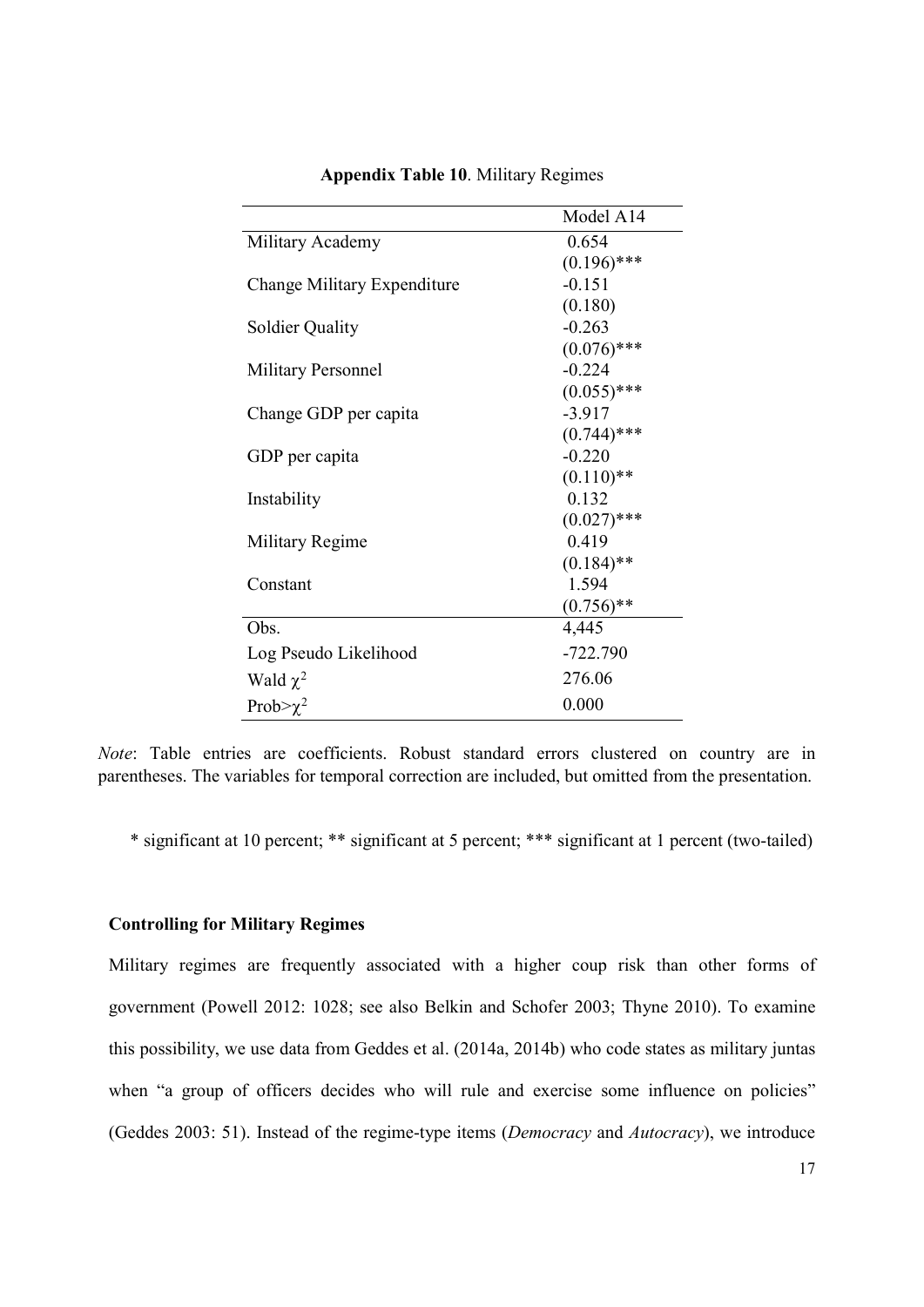Military Regime into Model A14, using non-military regimes as the baseline category. Appendix Table 10 summarizes the corresponding results. While Military Academy is associated with an effect that mirrors our results in the article in both significance and substance, Military Regime is, as expected, positively signed and statistically significant. In substantive terms, military regimes are by about 2 percentage points more likely than non-military forms of government to experience a coup, holding all other items constant at their means.

## Separation Plot

-

Separation plots allow the researcher "to evaluate model fit based upon the models' ability to consistently match high-probability predictions to actual occurrences of the event of interest, and low-probability predictions to non-occurrences of the event of interest" (Greenhill, Ward, and Sacks 2011: 990). They rearrange the data so that predicted values are sorted in ascending order (i.e., increase from left to right). In turn, actual instances of the outcome (in our case, coup attempts) and non-events are compared with these predicted values to assess whether and how they correspond.<sup>3</sup> For a model with reasonable predictive power, we would then observe a "clustering" of most events (darker areas or bars) on the right-hand side of the plot. Appendix Figure 3 demonstrates that Model 3 of the main text fits the data reasonably well: most "events" are clustered on the right-hand side of the graph, although a few outliers (i.e., events on the lefthand side in the plot) do exist.

<sup>&</sup>lt;sup>3</sup> In the words of Greenhill, Ward, and Sacks (2011: 994), "[t]he key idea is that the model's fit (or predictive power) can now be evaluated by simply gauging the extent to which the actual instances of the event are concentrated at the bottom end of the table (right-hand side of the plot), and the nonevents at the top end of the table (left-hand side of the plot). A model with no predictive power – i.e., one whose outcomes can be approximated by a random coin toss – would generate an even distribution of 0s and 1s along the column on the right-hand side."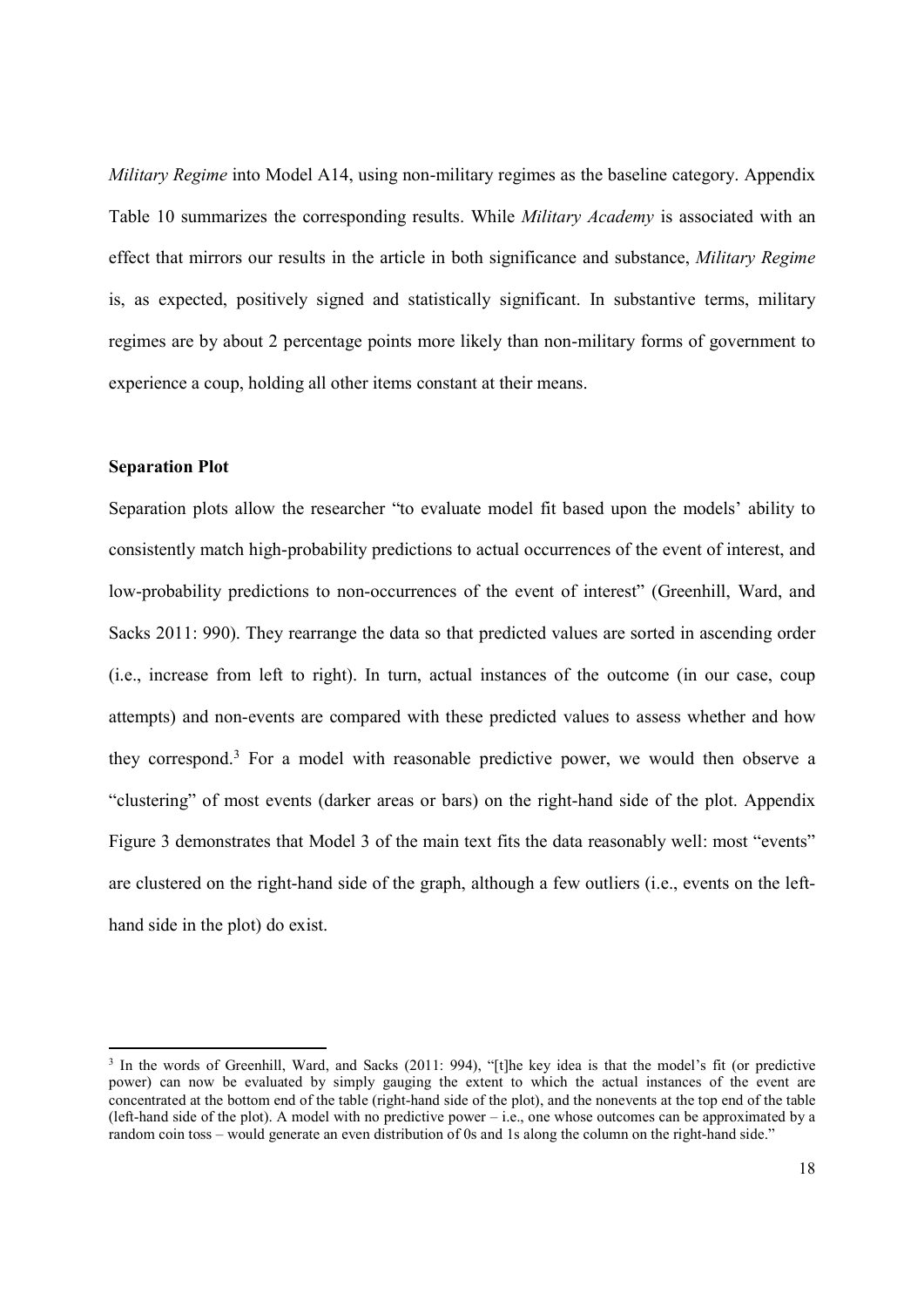#### Appendix Figure 3. Separation Plot – Based on Main Text's Model 3



Note: Solid line pertains to predicted probabilities after reordering of observations. Triangle marks expected number of events.

#### Matching

Military academies are unlikely to be randomly established by countries (Toronto 2017). The existence of military academies is likely correlated with several confounders that could have positive or negative impacts on coup attempt, which gives rise to an endogeneity issue. As demonstrated by the Turkish case in the main text, the existence of military academies might have been strongly influenced by militaries having capabilities and motivations to (potentially) challenge the incumbent. We sought to address this issue with the simultaneous-equations model above and the analysis of the lag structure of Military Academy in the article. Another approach for dealing with non-random assignments is matching. It is "a methodology for reducing bias due to observed covariates in observational studies for causal effects" (Rubin and Thomas 1996: 249). Matching pre-processes the data to form quasi-experimental contrasts by sampling a subset of comparable cases from the overall pool of observations. The observations contained in this subset "match up" each other as closely as possible, i.e., the differences due to other influences are potentially lowered to a minimum. The only exception is that these "most similar" cases differ in whether they received the "treatment:" the establishment of a military academy.

Against this background, the inferences drawn from a matched data set are arguably more informative as differences between the two sets (treatment vs. control group) are solely due to the treatment. We employ genetic one-to-one matching with replacement (Sekhon 2007; Diamond and Sekhon 2013). We used all explanatory variables from the main text's Model 2 to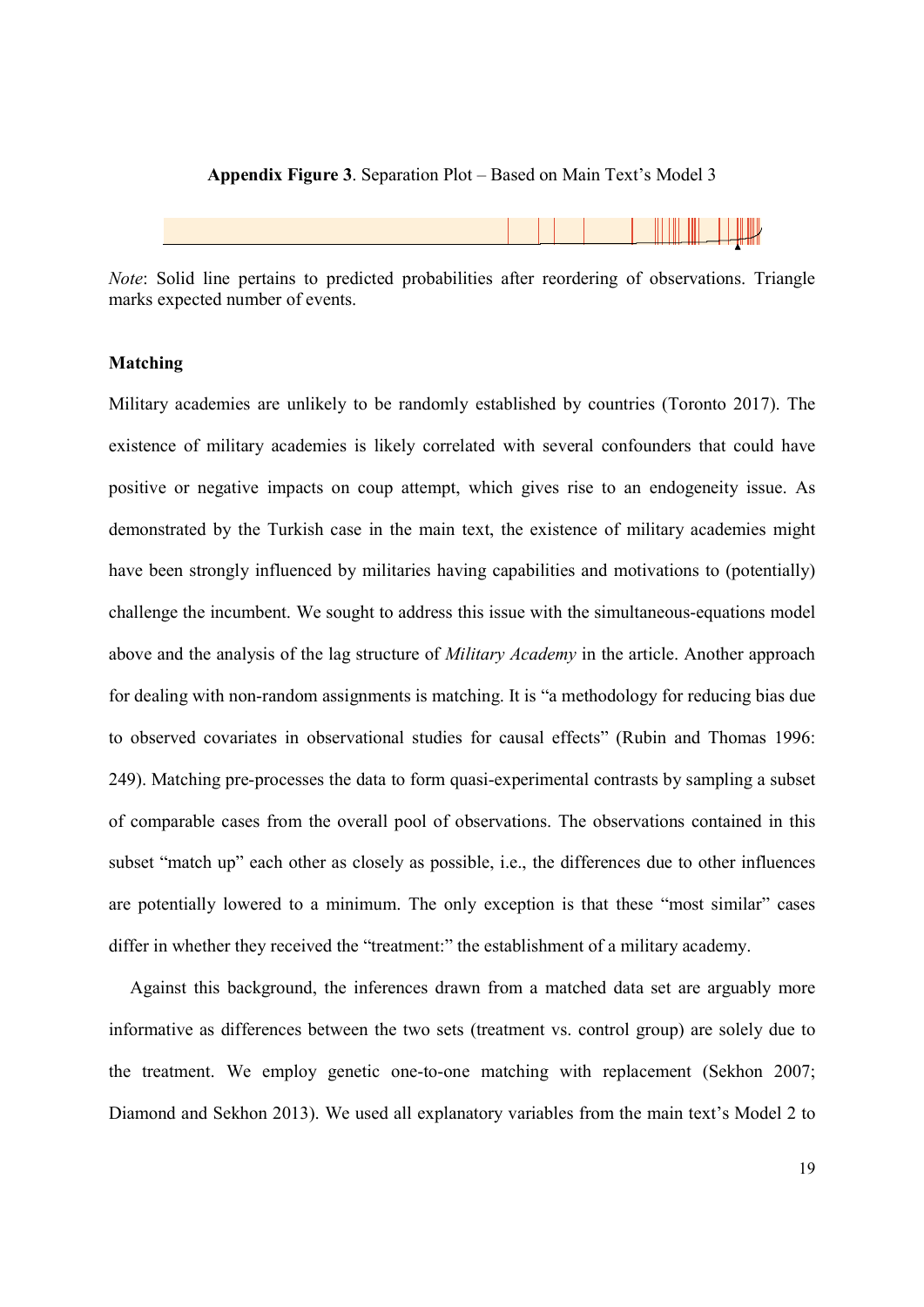match observations from the treatment group with those from the control group. Ultimately, this approach mirrors the general genetic algorithm used by Sekhon (2007:12ff), which maximizes the smallest  $p$ -value for  $t$ -tests in each iteration of the matching procedure and, thus, make best use of the balance between treatment and control groups.

|                             | Model A15     |
|-----------------------------|---------------|
| Military Academy            | 0.746         |
|                             | $(0.290)$ *** |
| Change Military Expenditure | $-0.001$      |
|                             | (0.001)       |
| <b>Soldier Quality</b>      | $-0.087$      |
|                             | (0.133)       |
| Military Personnel          | $-0.195$      |
|                             | $(0.092)$ **  |
| Change GDP per capita       | $-5.357$      |
|                             | $(1.166)$ *** |
| GDP per capita              | $-0.437$      |
|                             | $(0.161)$ **  |
| Instability                 | 0.135         |
|                             | $(0.037)$ *** |
| Democracy                   | $-0.631$      |
|                             | (0.450)       |
| Autocracy                   | 0.143         |
|                             | (0.282)       |
| Constant                    | 1.929         |
|                             | (1.353)       |
| Obs.                        | 4,700         |
| Log Pseudo Likelihood       | $-471.183$    |
| Wald $\chi^2$               | 226.90        |
| Prob $>\chi^2$              | 0.000         |

Appendix Table 11. Matching

Note: Table entries are coefficients. Robust standard errors clustered on country are in parentheses. The variables for temporal correction are included, but omitted from the presentation.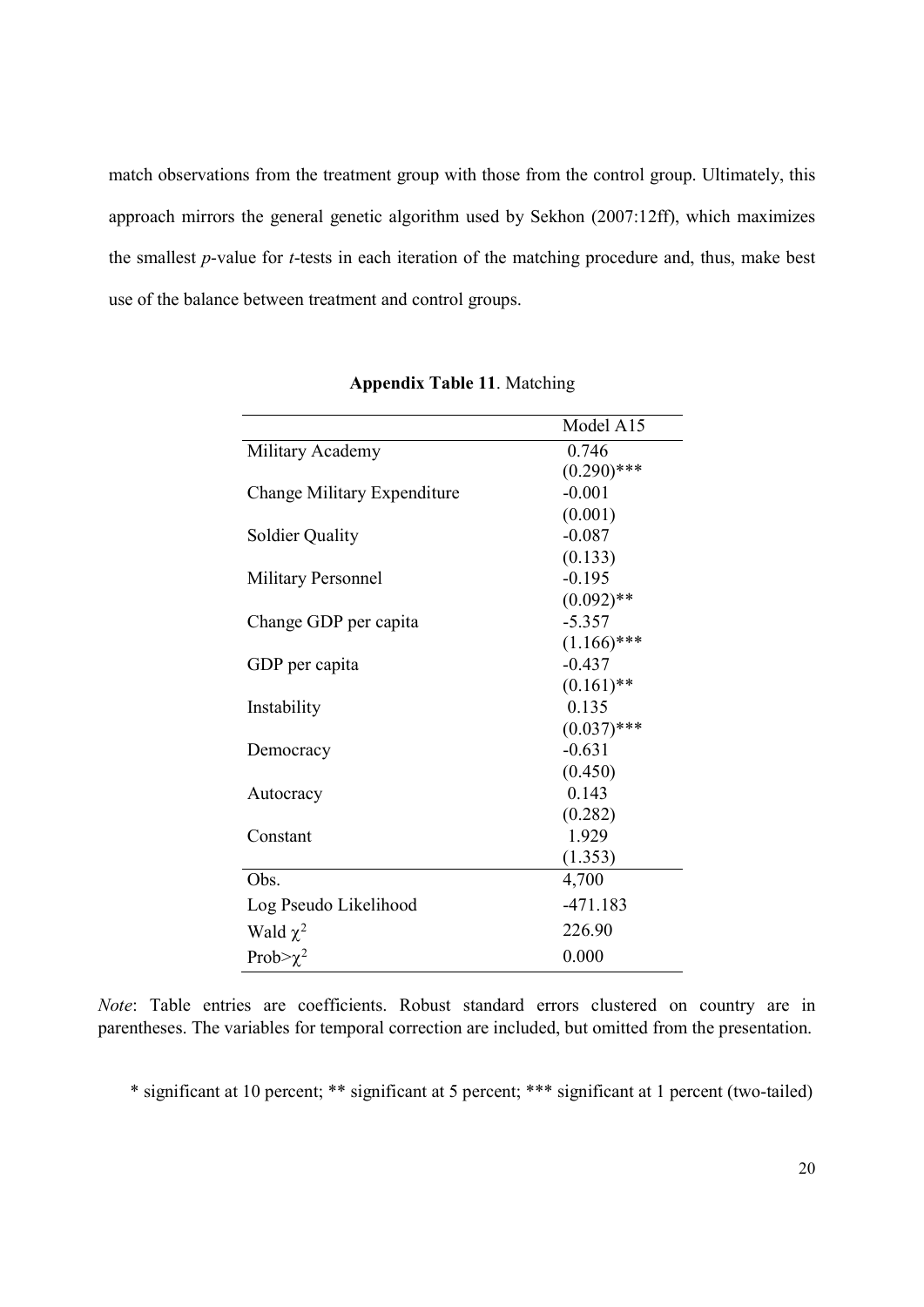After we have conducted the matching, most explanatory variables' distributions no longer differ significantly between the treated and the control group. Some exceptions exist, however, and we include all explanatory variables used in the matching in the model estimation afterwards to address remaining imbalances. Based on the matching, Ho et al. (2007) suggest using the same parametric estimator with the same set of controls for the matched data that one would have employed in the first place. Appendix Table 11 summarizes our findings. Note that several of those items that were statistically significant in previous analyses no longer achieve statistical significance in Model 15. This is expected, since the matching addresses in the first place the imbalances between treated and control groups. When analyzing the matched sample, Military Academy remains robust, however. Hence, even in this quasi-experimental setup that comprehensively controls for the non-random assignment of military academies, we can identify evidence for the proclaimed negative externality of a higher coup risk in this unconditional analysis.

## References

Acemoglu, Daron, Andrea Vindigni, and Davide Ticchi. 2010. "Persistence of Civil Wars." Journal of the European Economic Association 8 (2-3): 664-676.

Allansson, Marie, Erik Melander, and Lotta Themnér. 2017. "Organized Violence, 1989-2016." Journal of Peace Research 54(4): 574-587.

Belkin, Aaron and Evan Schofer. 2003. "Toward a Structural Understanding of Coup Risk." Journal of Conflict Resolution 47(5): 594-620.

Bell, Curtis, and Jun Koga Sudduth. 2017. "The Causes and Outcomes of Coup during Civil War." Journal of Conflict Resolution 61(7): 1432-1455.

Diamond, Alexis, and Jasjeet Sekhon. 2013. "Genetic Matching for Estimating Causal Effects: A General Multivariate Matching Method for Achieving Balance in Observational Studies." Review of Economics and Statistics 95(3): 932-945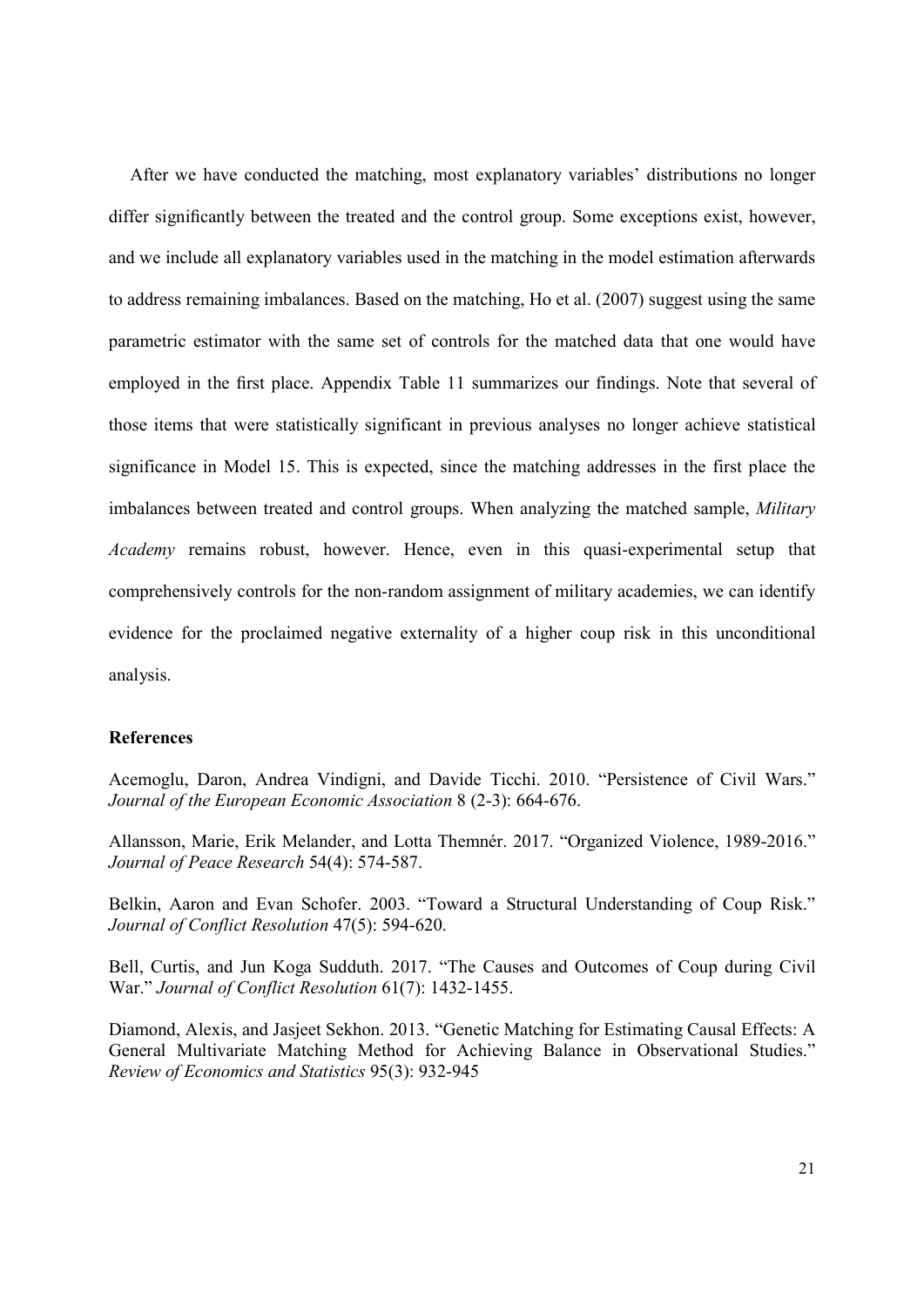Geddes, Barbara. 2003. Paradigms and Sand Castles: Theory Building and Research Design in Comparative Politics. Ann Arbor, MI: University of Michigan Press.

Geddes, Barbara, Erica Frantz, and Joseph Wright. 2014a. "Autocratic Breakdown and Regime Transitions: A New Data Set." Perspectives on Politics 12(2): 313-331.

Geddes, Barbara, Erica Frantz, and Joseph Wright. 2014b. "Military Rule." Annual Review of Political Science 17(1): 147-162.

Gelman, Andrew, and Jennifer Hill. 2007. Data Analysis Using Regression and Multilevel/Hierarchical Models. Cambridge: Cambridge University Press.

Gleditsch, Nils Petter, Peter Wallensteen, Mikael Eriksson, Margareta Sollenberg, and Håvard Strand. 2002. "Armed Conflict 1946-2001: A New Dataset." Journal of Peace Research 39(5): 615-637.

Greenhill, Brian, Michael D. Ward, and Audrey Sacks. 2011. "The Separation Plot: A New Visual Method for Evaluating the Fit of Binary Models." American Journal of Political Science 55(4): 991-1002.

Ho, Daniel, Kosuke Imai, Gary King, and Elizabeth Stuart. 2007. "Matching as Nonparametric Preprocessing for Reducing Model Dependence in Parametric Causal Inference." Political Analysis 15(3): 199-236.

King, Gary, and Langche Zeng. 2001a. "Explaining Rare Events in International Relations." International Organization 55(3): 693-715.

King, Gary, and Langche Zeng. 2001b. "Logistic Regression in Rare Events Data." Political Analysis 9(2): 137-163.

Palmer, Glenn, Vito D'Orazio, Michael Kenwick, and Matthew Lane. 2015. "The MID4 Dataset, 2002-2010: Procedures, Coding Rules and Description." Conflict Management and Peace Science 32(2): 222-242.

Pilster, Ulrich, and Tobias Böhmelt. 2012. "Do Democracies Engage Less in Coup-Proofing? On the Relationship between Regime Type and Civil-Military Relations." Foreign Policy Analysis 8(4): 355-372.

Powell, Jonathan. 2012. "Determinants of Attempting and Outcome of Coups d'état." Journal of Conflict Resolution 56(6): 1017-1040.

Rabe-Hesketh, Sophia, and Anders Skrondal. 2009. Multilevel and Longitudinal Modeling Using Stata. College Station, TX: Stata Press.

Rubin, Donald, and Neal Thomas. 1996. "Matching Using Estimated Propensity Scores: Relating Theory to Practice." Biometrics 52(1): 149-264.